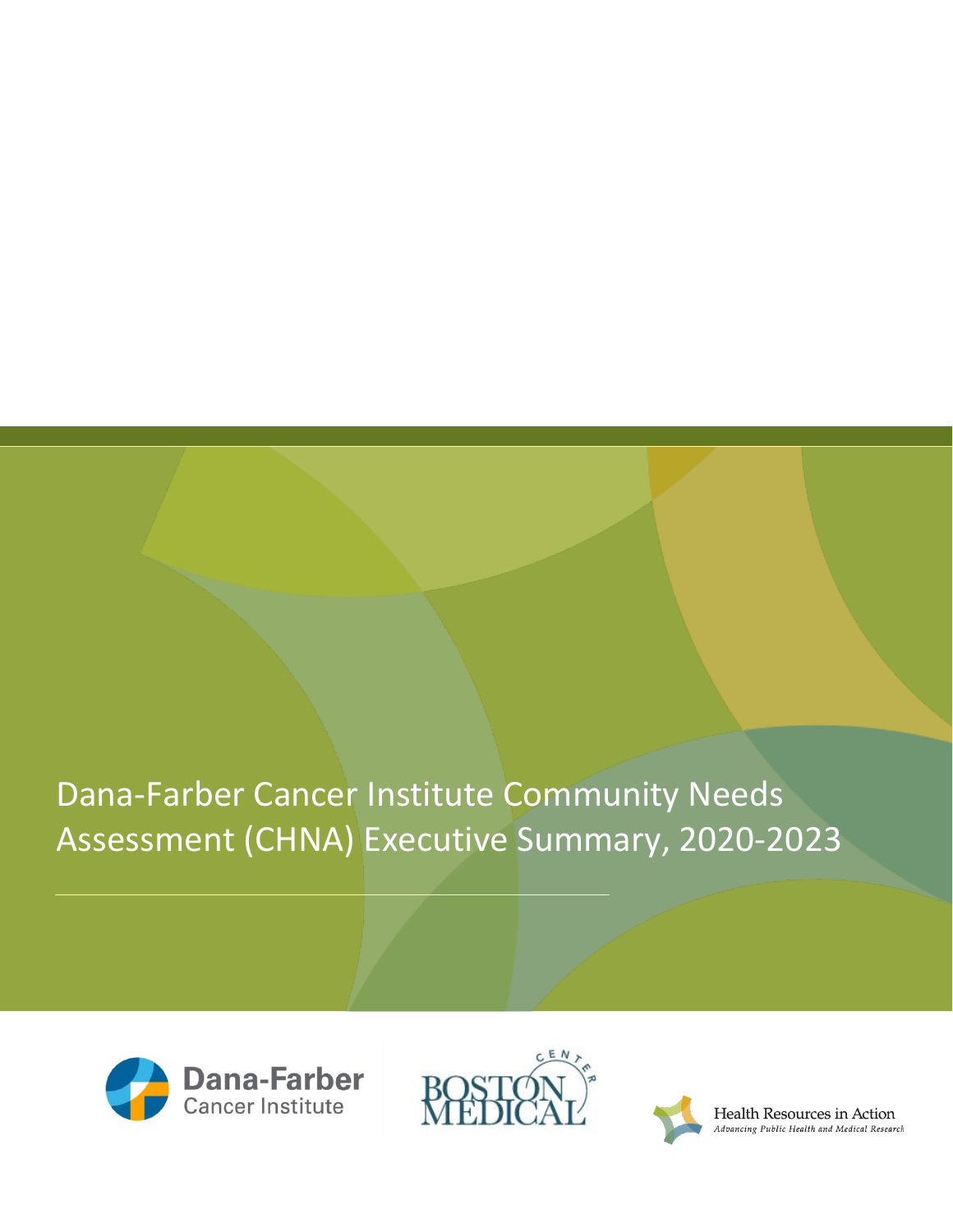# OVERALL EXECUTIVE SUMMARY

*This Executive Summary is intended to satisfy the Community Health Needs Assessment report requirement under Internal Revenue Code Section 501(r) and in accordance with the provisions of the Patient Protection and Affordable Care Act.*

# **BACKGROUND**

Dana-Farber Cancer Institute (DFCI) is one of the world's leading cancer treatment and research centers. In addition to providing expert clinical care, DFCI is committed to educating the community and raising awareness about the importance of cancer prevention, outreach, screening, early detection, and clinical trials. To this end, DFCI's Community Benefits Office provides education and outreach across Boston and beyond, offers support services and resources, and conducts evidence-based interventions through its collaborative work in local neighborhoods as well as through its national and international public and professional education initiatives. The mission of DFCI's community benefits and outreach activities contributes to the larger goal of advancing diagnosis, care, treatment, cure, and prevention of cancer and related diseases.

In 2019 Dana Farber Cancer Institute (DFCI) and Boston Medical Center (BMC) collaborated to develop a Community Health Needs Assessment (CHNA). This CHNA also builds on information gathered for Boston's first large-scale collaborative city-wide Community Health Needs Assessment in which target neighborhoods such as Dorchester, Roxbury, Jamaica Plain, Mission Hill, and Mattapan were investigated thoroughly. The purpose of the CHNA is to advance community efforts and priority areas by: assessing cancer burden in the community as well as access to and availability of cancer-related services; identifying key areas of significant community need and vulnerable populations; examining the impact and role of social determinants of health; and facilitating the development of multi-year implementation strategies to guide the hospitals' community health initiatives and community investments. In addition to identifying broad health issues facing residents, the 2019 CHNA investigates the full continuum of cancer care; it explores different aspects of care from initial screening, to treatment, and culminates with considerations of survivorship.

The Boston CHNA-CHIP Collaborative is a new initiative that was created and launched by a number of stakeholders—community organizations, health centers, community development corporations, hospitals, and the Boston Public Health Commission. It aims to undertake the first large-scale collaborative city-wide Community Health Needs Assessment (Boston CHNA) and Community Health Improvement Planning (Boston CHIP) process.

The goals of the Boston CHNA are to:

- Systematically identify the health-related needs, strengths, and resources of communities to inform future planning,
- Understand the current health status of Boston overall and its sub-populations within their social context, and
- Meet regulatory requirements for a number of institutions, organizations, and agencies (e.g., IRS requirements for non-profit hospitals, PHAB for health departments).

To do so most effectively, DFCI, BMC and the Boston CHNA-CHIP Collaborative contracted with Health Resources in Action (HRiA), a Boston-based public health research firm, to facilitate the CHNA processes and produce this comprehensive report. DFCI and BMC were actively engaged in the city-wide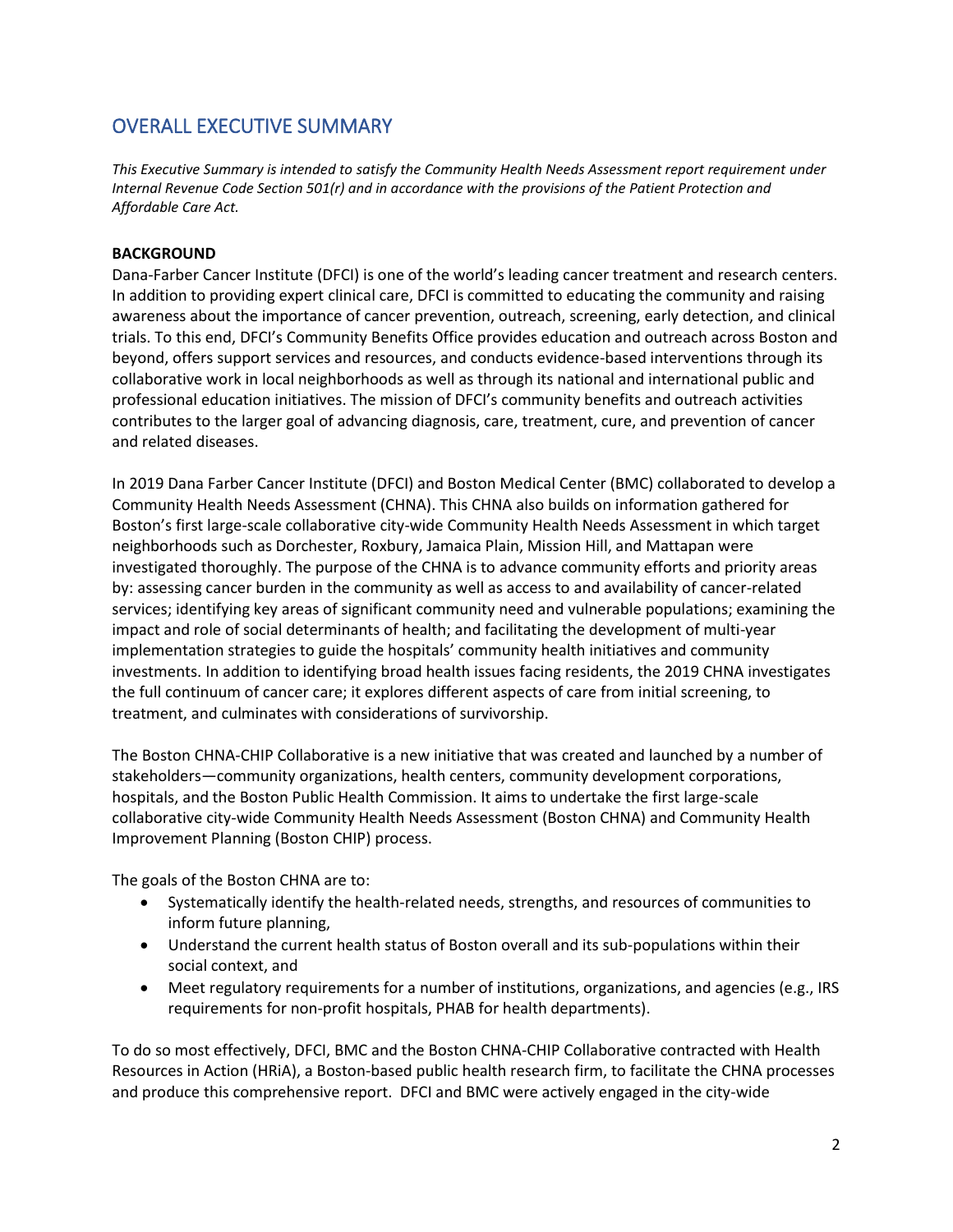assessment, having representation on both the Steering and Operations Committees. This effort not only complies with the IRS and Massachusetts' Department of Public Health and the Attorney General's Office mandates for conducting community health needs assessments but aligns with DFCI's approach of utilizing data to inform the development of its initiatives and strengthening of collaborative partnerships.

#### **METHODS**

#### Health Equity Lens

The Boston CHNA and this cancer-specific CHNA focus on the social determinants of health using a health equity lens. The influences of race, ethnicity, income, and geography on health patterns are often intertwined. In the United States, social, economic, and political processes ascribe social status based on race and ethnicity, which may influence opportunities for educational and occupational advancement and housing options, two factors that profoundly affect health. Institutional racism, economic inequality, discriminatory policies, and historical oppression of specific groups are many of the root factors that drive the health inequities we see in the U.S. today.

#### **Social Determinants of Health Framework**



World Health Organization, Commission on the Social Determinants of Health, Towards a Conceptual Framework for Analysis and Action on the Social Determinants of Health, 2005.

This report describes health patterns for Boston overall and areas of need for particular population groups. Understanding factors that contribute to health patterns for these populations can facilitate the identification of data-informed and evidence-based strategies to provide all residents with the opportunity to live a healthy life. While data is presented specifically by race/ethnicity and socioeconomic factors (e.g. education, income and employment status etc.), this report is not able to analyze findings for groups who experience multiple challenging conditions which presumably is associated with even worst health outcomes.

Using the health equity lens, the data is analyzed to detect disparities. Thus, Black, Latino and Asian groups are each compared to White residents. The table findings are highlighted in yellow to identify areas of concern, i.e. incidence or mortality rates that are statistically significantly higher compared to Whites or screening rates that are statistically significantly lower than Whites. The cancer incidence and mortality tables also include a red star to denote the group with the highest rate for a particular condition, even if the difference is not statistically significant.

The report also includes data for many variables presented at the neighborhood level with significant differences compared to Boston overall. These significant neighborhood differences are noted with yellow highlighting in the summary tables and noted with an asterisk in the bar charts. The neighborhood summary tables presented throughout the report include DFCI's priority neighborhoods as well as neighborhoods with relatively high levels of concerning health conditions or cancer statistics. Information for all neighborhoods is available in the main text of the report.

### **Secondary Data**

Secondary data for this report come from a variety of sources. The Massachusetts Department of Public Health provided much of the secondary data about cancer mortality, screening, and incidence. Additional data sources include the Boston Behavioral Risk Factor Surveillance Survey (BBRFSS), Youth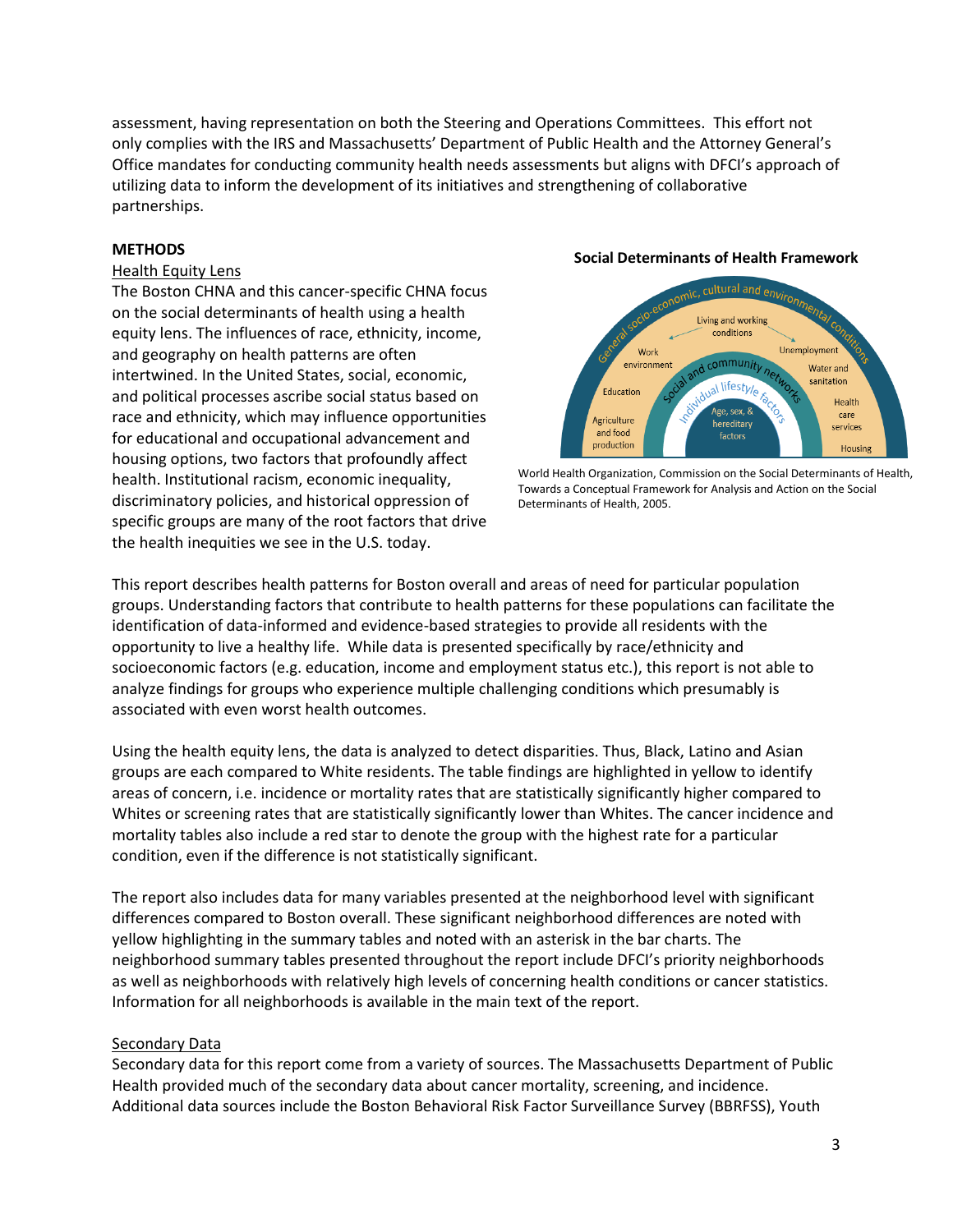Risk Behavior Survey (YRBS), U.S. Census American Community Survey (ACS), vital records, and Acute Hospital Case Mix Database from the Center for Health Information and Analysis, among others. The Research and Evaluation Office at the Boston Public Health Commission conducted most of the data analysis for the secondary data in this report. Analyses are presented as frequencies (percentages) and rates throughout the report. Data from the ACS and surveillance systems, such as the BBRFSS, are presented with confidence intervals (or error bars in the figures), where possible.

Data is presented on all cancers overall, breast cancer, prostate cancer, colorectal cancer, liver cancer, and lung cancer. There is very limited data available for Head and Neck cancers and no data is presented on Cervical cancers as these types of cancer are relatively rare compared to other cancers in Massachusetts. The MA cancer registry does not disclose disease rates in instances of small numbers.

It is often difficult to know whether apparent differences reflect true underlying distinctions between groups or just normal fluctuations of rates and numbers. This cancer CHNA includes statistical testing to determine if differences are statistically significantly different. Differences that are deemed significant reflected instances where there is a high level of confidence that there is in fact a true difference. For instance, Black men have a mortality rate of 49.8/100,000 due to prostate cancer compared to 19.1 among White men. This difference is large enough to conclude that Black men have a statistically significantly higher rate of death from prostate cancer compared to White men, and there is a very high level of confidence that this difference is real. In this report, tests for significance are noted in the table or graph notes (where p<0.05, meaning there is only a five percent chance we would see these kinds of numbers if there was not a true difference), and the narrative uses the words "significant" or "significantly" to note statistically significant differences. While non-significant differences could be the beginning of a significant development or simply be limited by a small sample size, the significant differences deserve special attention as these are large enough discrepancies to reach the significance level.

### Focus Groups and Key Informant Interviews

Focus groups with residents and key informant interviews were conducted to dive deeply into perceptions and experiences. Specifically, for the cancer-focused CHNA, eight focus groups were conducted between March-April 2019 in English, Spanish, and Chinese with cancer patients, survivors, and caregivers.

This report also includes data from thirteen focus groups conducted with community residents for the collaborative Boston CHNA. These focus groups were with specific underrepresented populations including low wage workers, LGTBQ youth at risk of being homeless, survivors of violence, public housing residents, and immigrant parents. Focus groups were conducted in English, Spanish, Haitian Creole, and Chinese. These discussions were not health topic-specific but delved more into the social and economic factors that impact their lives. Selected results from these focus groups are included in this report.

For this cancer-focused CHNA, seven key informant interviews were conducted with a variety of individuals from community-based organizations and hospitals including community advocates, cancer specialists, a primary care provider, and a patient navigator. Discussions explored participants' perceptions of cancer and related services across the cancer continuum (prevention, screening, treatment, survivorship) and suggestions for future services and resources to address these issues.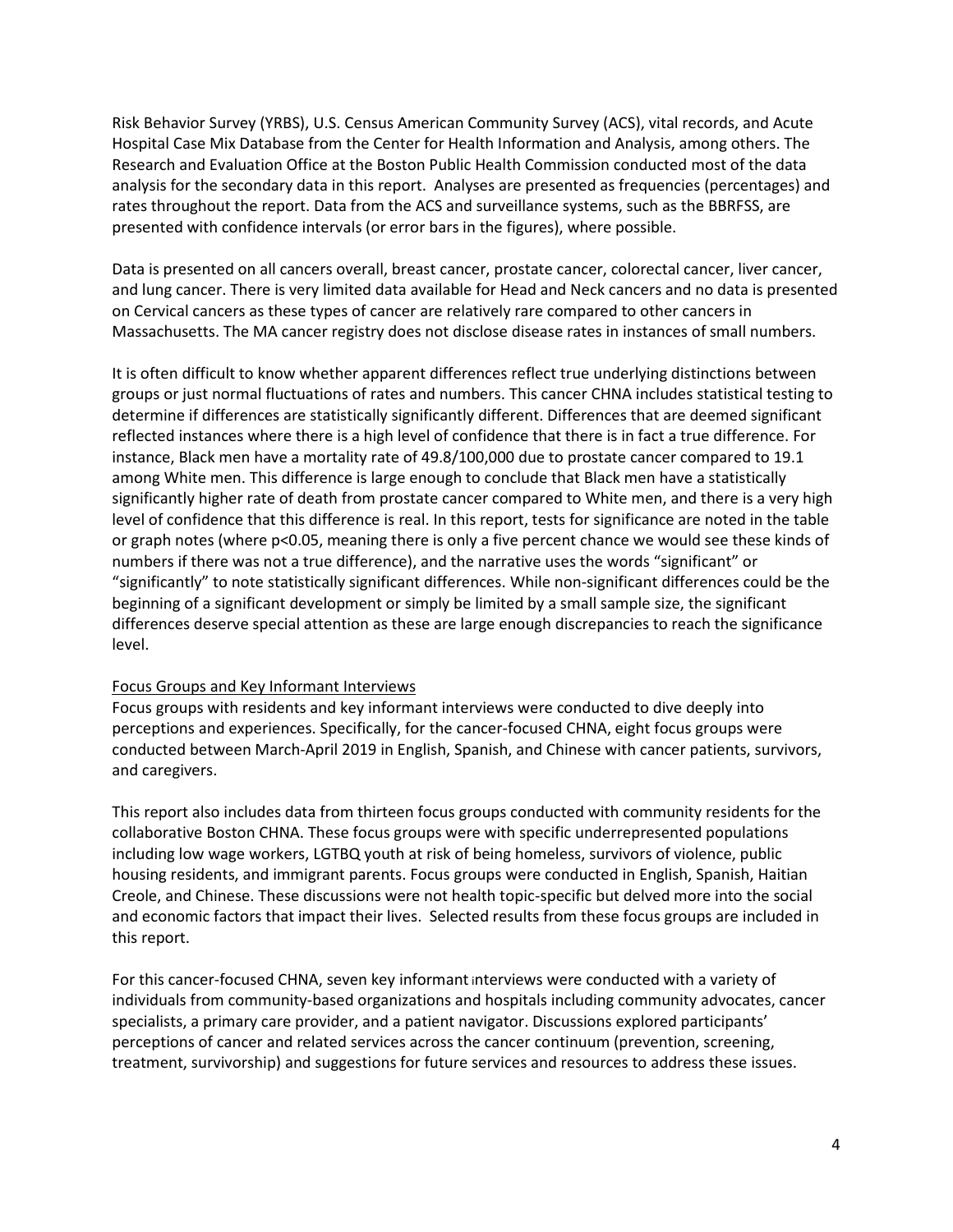This report includes data from 45 key informant interviews conducted for the collaborative Boston CHNA. These interviews were more general and explored interviewees' experiences addressing community needs and opportunities for future alignment, coordination, and expansion of services, initiatives, and policies. Interviewees represented a variety of organizations and sectors including public health, health care, housing and homelessness, transportation, community development, faith, education, public safety, environmental justice, government, workforce development, social services, food insecurity, business organizational staff that work with specific population such as youth, seniors, disabled, LGBTQ, and immigrants.

In addition, this report also includes qualitative information collected by the Boston Public Health Commission (BPHC) between July 2018 and April 2019 as part of a study on prostate cancer. BPHC conducted six focus groups with African American and Caribbean American men ages 40-70 and influencers of these men (male or female). BPHC also conducted six key informant interviews with members of the community who have insights into men's health care practices. The summary themes from this research were shared with HRiA and incorporated into this report.

# Community Survey

A community survey was administered in February to March 2019 for the collaborative Boston CHNA. The survey focused on a range of issues related to the social determinants of health, community perceptions, and access to care. The survey was administered online and via hard copy in seven languages (English, Spanish, Portuguese, Haitian Creole, Chinese, Vietnamese, and Arabic). The survey utilized a convenience sample, but extensive outreach was conducted by Collaborative members to garner a sample that reflected Boston demographics. The survey was completed by 2,404 Boston residents. Significance testing to identify differences by sub-group were conducted on these data and are noted in the table or graph notes; the narrative uses the words "significant" or "significantly" to note where statistically significant differences exist.

### Data Limitations

Several limitations related to these data should be acknowledged. A number of secondary data sources were drawn upon for this report. Although all the sources used for this purpose are considered highly credible, sources may use different methods and assumptions when conducting analyses (e.g., different questions to identify race/ethnicity; different boundaries for neighborhoods). There is also often a time lag from the time of data collection to data availability. Some data are not available by specific population groups or at a more granular geographic level due to small sub-sample sizes. For example, while incidence change data over time is presented by sex and by race/ethnicity, this data over time is not reported separately by age groups. Mortality change data over time is shown separately for those under age 65, but is not presented separately for additional age groups, nor by sex or race/ethnicity. In some cases, data from multiple years may have been aggregated to allow for data estimates at a more granular level or among specific groups. Further, it should be noted that some indicators are not comparable year to year.

For the Boston CHNA survey, while strong efforts were made to conduct broad outreach, a convenience sample was used for the community survey conducted for the Boston CHNA. A convenience sample is a type of non-probability sampling; thus, there is potential selection bias in who participated, and results cannot necessarily be generalized to the larger population.

Throughout this report, comparisons are made to findings from the previous 2016 CHNA conducted for DFCI. It is important to note that the methodologies related to focus groups differ across these two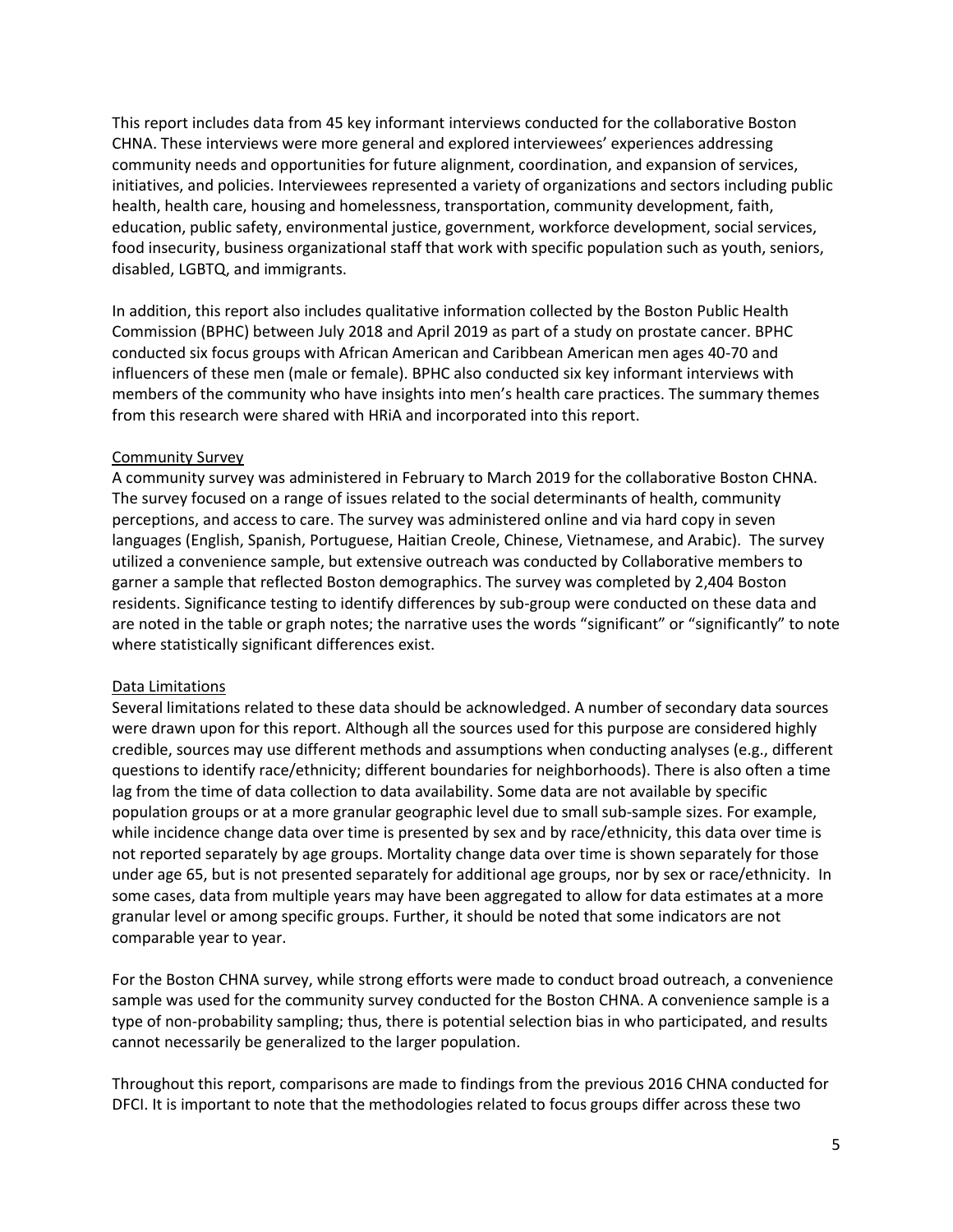reports. Eight focus groups with cancer patients, survivors, and caregivers in English, Spanish, and Chinese were conducted for this 2019 CHNA. In 2016, three focus groups were conducted, two with cancer survivors (one conducted in Spanish and one in English) and one with community members from specific neighborhoods. Thus, comparisons of themes from the 2016 report are made sparingly, and results should be interpreted with caution.

**Priority Neighborhoods:** Consistent with the previous CHNA, this effort focused on Dana-Farber's priority neighborhoods for community benefits work – Roxbury, Mission Hill, Dorchester, Mattapan, and Jamaica Plain – which are some of Boston's most diverse communities. Despite its statewide reach and services provided through our satellite operations in Weymouth, Allston/Brighton, and Milford, Dana-Farber's prioritization of these five neighborhoods within its local service area reflects a commitment to reducing the health disparities in cancer care and improving the overall health and well-being of neighborhood residents.



**Figure 1: Map of the City of Boston** highlighting Dana-Farber's Priority Neighborhoods for Community Benefits work and Dana-Farber's location in the Longwood Medical Area.

### **POPULATION OVERVIEW**

Overall, Boston is a young city, with about one third of residents under the age of 24, that continues to experience population growth. Boston is a diverse city with 23% of residents identifying as Black, nearly 20% identifying as Latino, and nearly 10% identifying as Asian. Among DFCI's priority neighborhoods of Roxbury, Dorchester, and Mattapan, between 40-73% of residents identify as Black, a substantially greater proportion compared to Boston. In East Boston and Roxbury, 30%-57% of residents identify as Latino, while 22%-32% of downtown and Allston residents identify as Asian.

Overall, Boston is a highly educated city with nearly half of adults ages 25 years old or older holding a college degree or more. However, there are stark differences by race/ethnicity and by neighborhood. Nearly seven in ten White residents hold a college degree, while only two in ten Black and Latino residents do. By neighborhood, East Boston and Roxbury have a greater proportion of residents who do not have a high school diploma compared to Boston overall.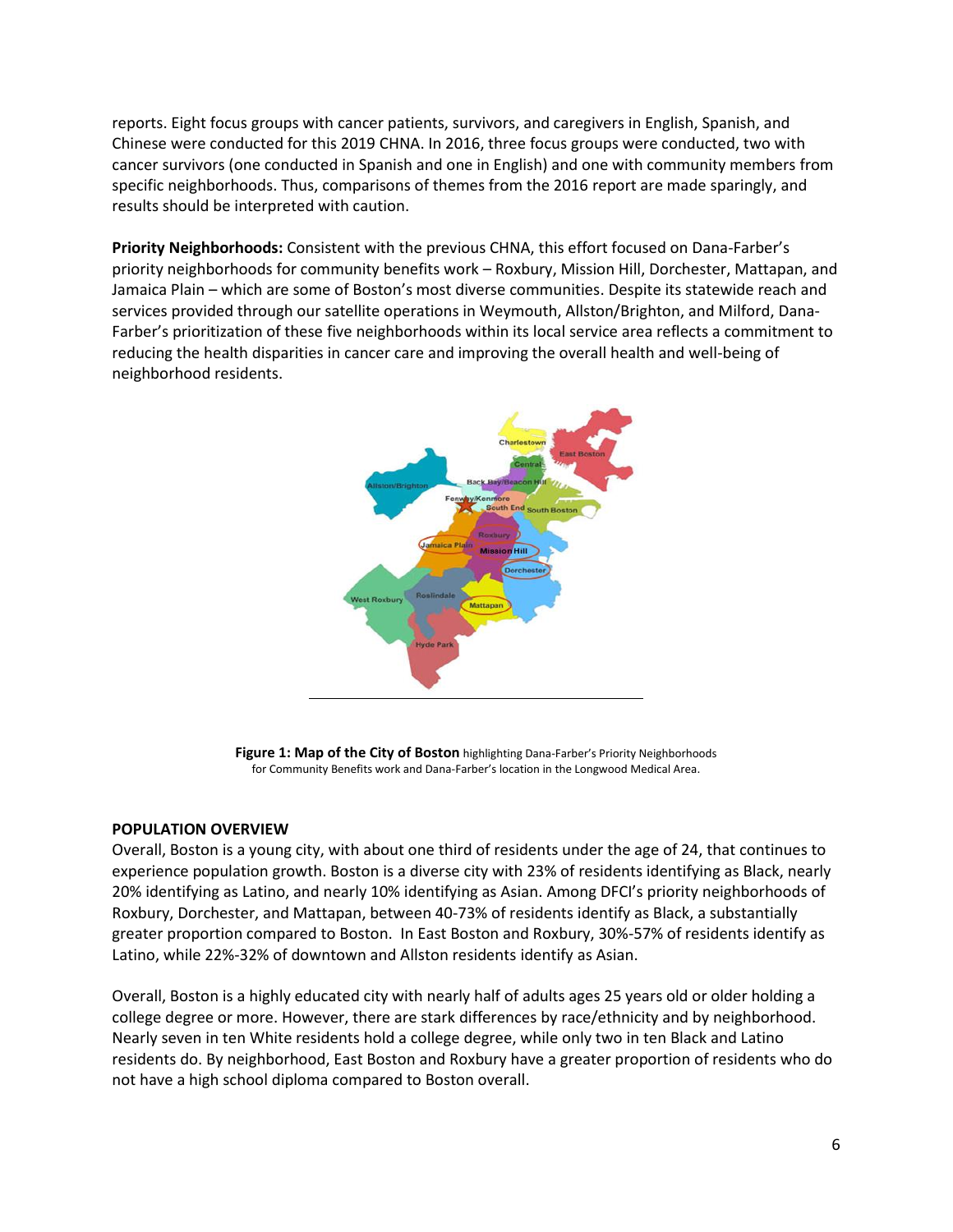### **SOCIAL AND ECONOMIC CONTEXT**

#### Income and Financial Security

Across all indicators of income and financial security, there are substantial differences across Boston neighborhoods and racial and ethnic groups, with very high and very low incomes. The median household income in Boston is \$62,021 but ranges from a \$27,721 in Roxbury to \$150,678 in South Boston Waterfront. Median household income is highest for White residents and lowest for Latino residents; median value of total assets and net wealth for White residents far exceeds that for any other racial/ethnic group. Poverty and economic instability were key themes in focus groups and interviews, with participants sharing the challenges of meeting basic needs and the negative effects this has on personal health. Roxbury, Fenway, and Mission Hill had the highest proportion of households with incomes below \$25,000, as well as the highest percentage of residents living below the federal poverty level in 2013-2017.

#### Employment and Workforce

Boston, like much of the rest of the nation, has experienced an economic upturn in recent years. In 2018, Boston's unemployment rate was 3.0%, according to the Bureau of Labor Statistics; however, when examining unemployment data over the past several years (2013-2017), there are differences by neighborhood. Unemployment during this period was 7.3%, but over 10% in the neighborhoods of Roxbury, Longwood, Fenway, Mattapan, and Mission Hill.

#### Housing

The high and rising cost of housing in Boston was a main theme that emerged in focus group and interview discussions, as it did in 2016. The majority of housing units across Boston are renter-occupied (65%). More than half of those in renter-occupied units are housing cost-burdened, meaning they spend more than 30% of their income on housing. This percentage was significantly higher across several neighborhoods compared to the Boston overall average, including Fenway, East Boston, and Jamaica Plain. Additional pressures include gentrification, long wait lists for housing assistance, and for some, housing discrimination. There was general consensus across conversations that more affordable housing is needed in Boston.

#### **Transportation**

While many focus group participants perceived improvements in transportation recently, others expressed concern about cost, timeliness, and accessibility of public transportation, especially for the elderly, immigrants, and residents of neighborhoods with limited access to transportation. Additionally, transportation issues were largely noted in Mattapan as there is significantly less access to public transit options.

#### Social Environment and Discrimination

Focus group and interview participants identified examples of strong social networks in Boston. While community survey respondents

**"***Most [residents] rely on public transportation and it is difficult when the signs are not in their language. They may not understand announcements about delays or emergencies, and it makes them feel insecure about how to navigate."—***Key informant interviewee**

reported strong community cohesion and civic engagement, they also mentioned a decline in community social ties, brought on by lack of time and generational differences as well as gentrification. CHNA community survey results and conversations in focus groups indicate that subtle and overt discrimination is an issue in Boston.

#### Violence and Trauma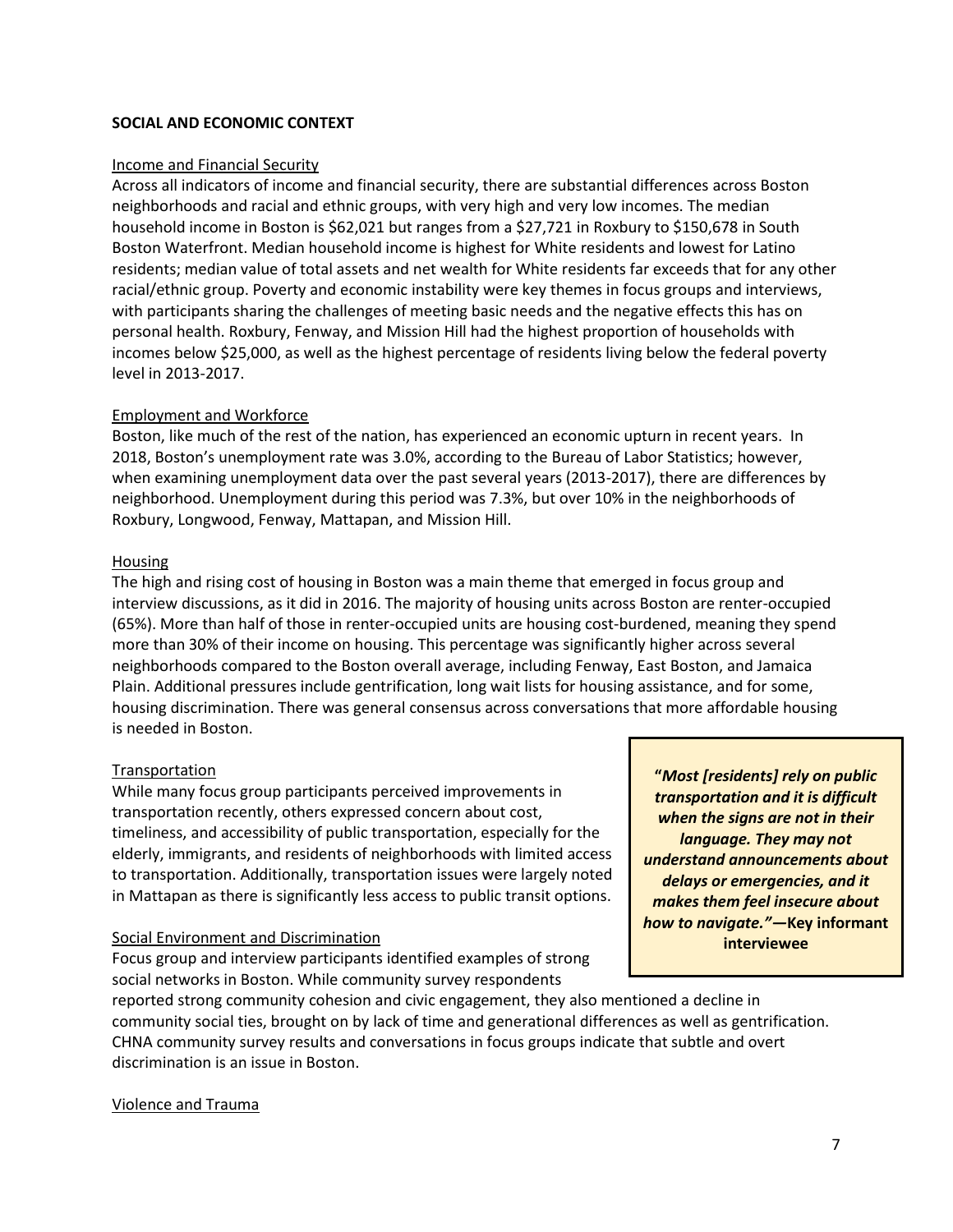Many focus group participants expressed concerns about personal safety in their communities, with persons of color and children noted to be disproportionately affected. Approximately half of Boston CHNA survey respondents from Roxbury, Mattapan, and Dorchester described their neighborhood as unsafe or extremely unsafe, a prevalence that was more than double that observed across Boston. Intimate partner violence was also mentioned in focus groups and interviews, with women of color and non-English speaking immigrants identified as particularly vulnerable populations.

# **CANCER PREVENTION: PERCEPTIONS AND SURVEILLANCE DATA**

# Perceptions of Cancer and Other Health Issues

When asked about top health concerns in the city, focus group participants and interviewees participating in the Boston CHNA identified mental health and substance use, trauma, community violence, chronic diseases, healthy aging, and environmental health concerns. One in five people completing the Boston CHNA community survey identified cancer as one of their top five health concerns. Additionally, a high proportion of survey respondents identified factors that are linked to cancer—smoking, obesity, and environmental conditions—as top health concerns in the community.

For the cancer-specific assessment, cancer patients and survivors participating in focus groups had mixed perspectives about the extent to which people in their communities were aware of and understood cancer as a health issue, with some reporting high awareness and

*"Denial is still so deep. Cancer still has a hold on communities of color, that it's a shameful thing. You hide this diagnosis. Don't show your face, don't talk openly, don't wear anything that identifies you as a survivor. So the shock and the shame stops people from talking about it, even in their family."***—Focus group participant**

others indicating it is low. Fear of cancer and reluctance to speak about cancer was identified as one reason for low awareness. Rising rates of cancer particularly among young people and disparities in cancer incidence and mortality for racial and ethnic minorities were also highlighted by numerous interviewees and focus group members.

# **CANCER PREVENTION**

Risk factors for cancer include smoking, alcohol misuse, obesity, unhealthy eating behaviors, and sedentary lifestyles. These behaviors are strongly influenced by one's neighborhood environment and upstream factors such as employment status and educational opportunities. Quantitative data about these behaviors show some positive trends but also some areas for attention, especially when differences are examined across neighborhoods and socioeconomic variables.

Tables 1-2 on the following pages provide a brief overview of key social determinants across neighborhoods, as well as neighborhood differences in behavioral risk factors associated with cancer. Bright yellow highlighting indicates statistically significant neighborhood differences compared to Boston overall, while light yellow highlighting indicates large neighborhood differences for variables that were not tested for statistical differences.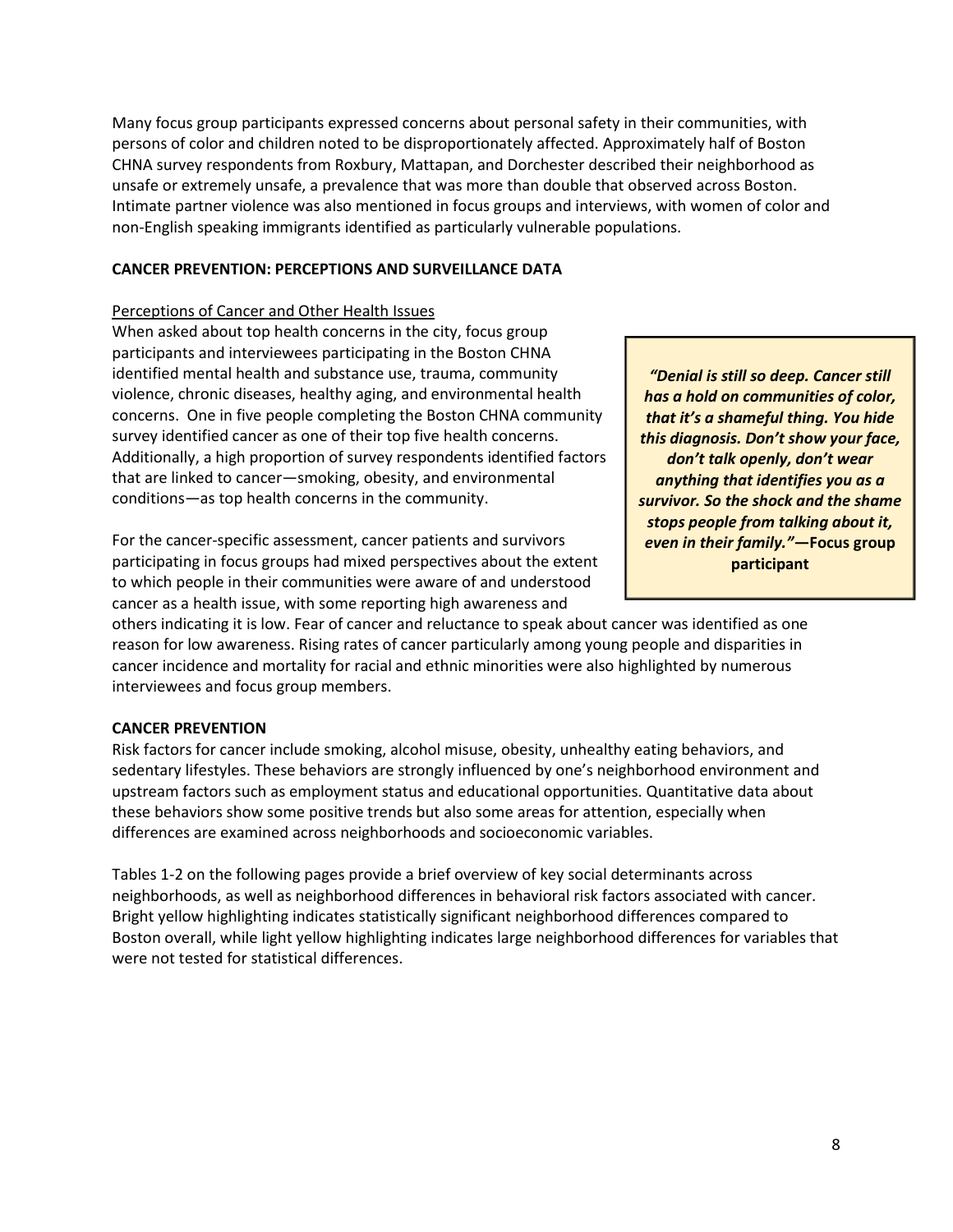|                               | Table 1: Social Determinants of Health According to Neighborhood                 |               |              |              |              |           |              |                 |              |              |              |        |                             |
|-------------------------------|----------------------------------------------------------------------------------|---------------|--------------|--------------|--------------|-----------|--------------|-----------------|--------------|--------------|--------------|--------|-----------------------------|
|                               |                                                                                  | <b>Boston</b> | Roxbury      | E. Boston    | Mattapan     | Fenway    | Mission<br>量 | Dorchester      | $\tilde{=}$  | Hyde Park    | Boston<br>ທ່ | S. End | <b>Brighton</b><br>Allston/ |
|                               | < High school<br>diploma<br>$(2013 - 2017)$                                      | 13.9%         | 24.3%        | 31.4%        | 17.6%        | 6.5%      | 15.6%        | 19.6%           | 7.9%         | 11.8%        | 9.2%         | 11.5%  | $6.8 -$<br>8.7%             |
|                               | Living below<br><b>FPL</b><br>$(2013 - 2017)$                                    | 20.5%         | 33.9%        | 20.3%        | 20.7%        | 40.8%     | 40.4         | 23.9%           | 15.5%        | 11.3%        | 5.5%         | 19.6%  | $19.9 -$<br>31.1%           |
| Social Determinants of Health | > 30% of<br>income spent<br>on renter-<br>occupied<br>housing<br>$(2013 - 2017)$ | 53%           | 53%          | 59%          | 54.2%        | 59.1%     | <b>ND</b>    | $36.4 -$<br>47% | 57.6%        | 50.3%        | 60%          | 51.4%  | 52.8%                       |
|                               | Residents 16+<br>unemployed<br>$(2013 - 2017)$                                   | 7.30%         | 12.9%        | 6.6%         | 11.2%        | 11.4%     | 10.2%        | 10.4%           | 4.7%         | 8%           | 5%           | 5.5%   | $4.9 -$<br>6.9%             |
|                               | Consider<br>neighborhood<br>unsafe or<br>extremely<br>unsafe (2019)              | 25%           | 50%          | 27.3%        | 49%          | <b>ND</b> | <b>ND</b>    | 45%             | 18.1%        | 14.8%        | <b>ND</b>    | 21.8%  | 3.1%                        |
|                               | Limited<br>grocery store<br>access (2019)                                        |               | $\mathsf{x}$ | $\mathsf{x}$ | $\mathsf{x}$ |           |              | $\mathsf{x}$    | $\mathsf{x}$ | $\mathsf{x}$ |              |        |                             |

Yellow indicates a statistically significant difference when compared to the overall Boston percentages

Light yellow indicates substantially higher percentages compared to Boston overall, although significance testing was not conducted. ND: no data was collected on this population

DATA SOURCE: U.S. Census, American Community Survey 5-Year Estimates, as analyzed by BPDA Research Division, as reported by Boston Planning and Development Agency, BPDA Research Division, Boston in Context: Neighborhoods 2019, 2013-2017

Importantly, the priority neighborhoods of Dorchester, Roxbury, and Mattapan appear to be disproportionately burdened by the social determinants of health and certain behavioral risk factors, such as smoking and less than daily fruit and vegetable consumption. Among Boston CHNA participants, nearly 50% of residents from Dorchester, Mattapan and Roxbury described their neighborhoods as unsafe or extremely unsafe; this reflects a doubling of the percent who reported this perception across Boston overall. Furthermore, the neighborhoods of Dorchester, East, Boston, Roxbury, Mattapan, Hyde Park and JP are all characterized by sizable geographic areas with limited access to grocery stores. It is important to consider the influence of these factors on healthy behaviors such as physical activity and healthy eating. In addition, only 58% of Fenway residents and 71% of East Boston residents report having a primary care provider compared to 80.1% in Boston overall, which may signify less access to medical care in these areas.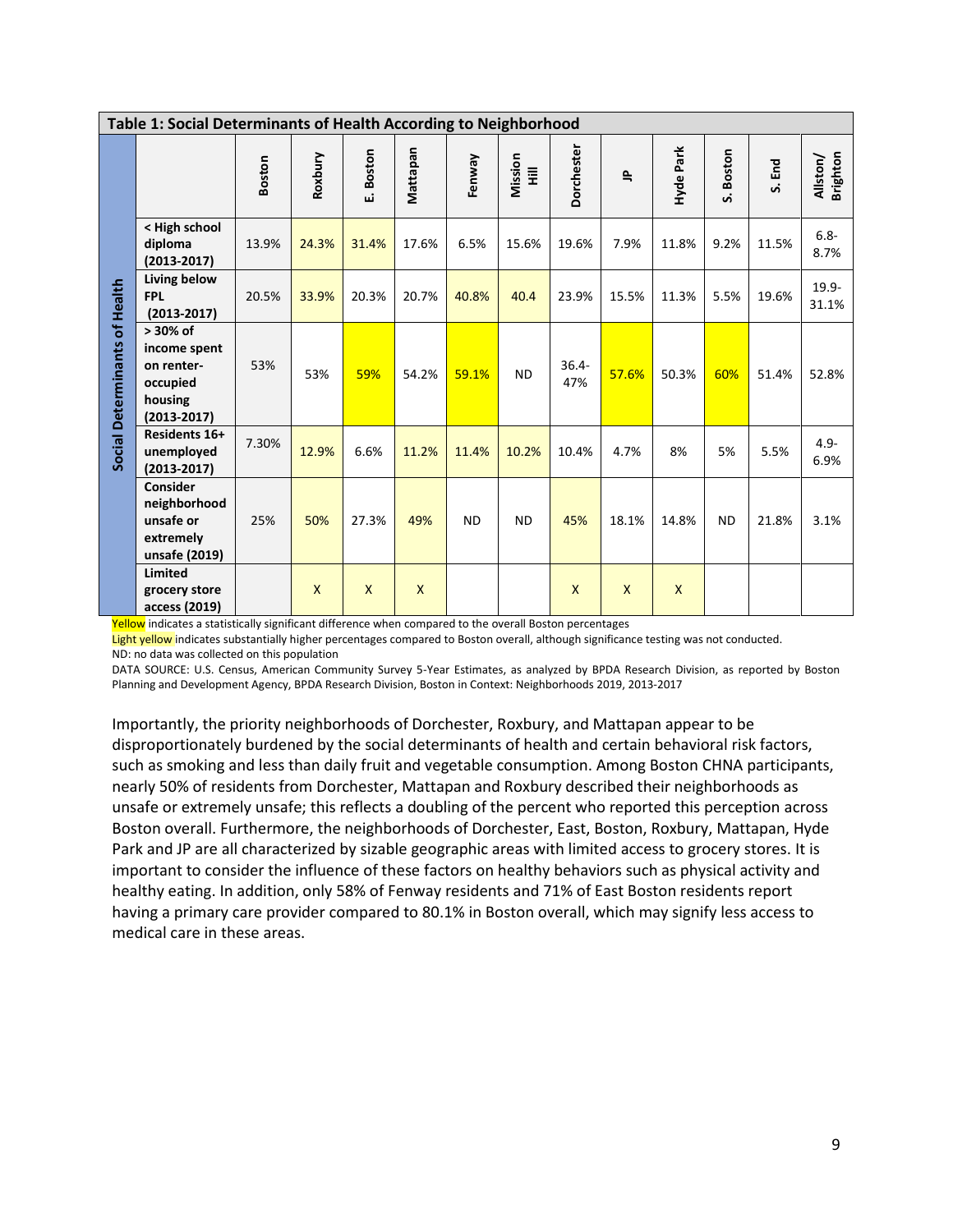|                       | Table 2: Difference in Health Behaviors According to Neighborhood, 2013-2017 |        |                   |              |         |        |           |          |           |                 |                             |       |  |
|-----------------------|------------------------------------------------------------------------------|--------|-------------------|--------------|---------|--------|-----------|----------|-----------|-----------------|-----------------------------|-------|--|
|                       |                                                                              | Boston | <b>Dorchester</b> | Boston<br>Шi | Roxbury | Fenway | Hyde Park | Mattapan | S. Boston | ۲m<br>Em<br>ιó, | <b>Brighton</b><br>Allston/ | 윽     |  |
| <b>Behaviors</b>      | Adult<br>Smoking                                                             | 16.5%  | 21.9%             | 17.1%        | 20.6%   | 13.1%  | 15.8%     | 19.3%    | 20%       | 22.2%           | 17.0%                       | 12.7% |  |
|                       | Have<br><b>Regular PCP</b>                                                   | 80.1%  | $81.7 -$<br>83.1% | 71.4%        | 81%     | 58%    | 89.1%     | 84.1%    | 83.3%     | 75.7%           | 70.1%                       | 84.3% |  |
| <b>Health-Related</b> | Adult $<$ 1<br>Daily Fruit 2                                                 | 39.3%  | $44 -$<br>45%     | 43.2%        | 41.5%   | 38.4%  | 40%       | 41.8%    | 44.3%     | 36.6%           | 43.7%                       | 32.2% |  |
|                       | Adult <1<br>Daily<br>Vegetable                                               | 24.7%  | 29%               | 26.3%        | 35.1%   | 19.6%  | 21.3%     | 28.5%    | 31.1%     | 24.6%           | 21.9%                       | 14.7% |  |
|                       | Overweight/<br>Obesity                                                       | 56.8%  | $63 -$<br>65%     | 62.9%        | 57.9%   | 37%    | 64.8%     | 71.1%    | 57.3%     | 50.7%           | 49.7%                       | 50.4% |  |

Yellow indicates a statistically significant difference from the overall Boston percentages

ND: No data collected on this population

DATA SOURCE: Boston Public Health Commission, Boston Behavioral Risk Factor Surveillance System, 2013, 2015, and 2017 combined

Table 3 below describes these health behaviors across racial and ethnic groups and socioeconomic factors.

|                 | Table 3: Differences in Health Behaviors by Sub-Group, 2013-2017 |       |       |       |        |              |       |                    |              |              |                        |  |
|-----------------|------------------------------------------------------------------|-------|-------|-------|--------|--------------|-------|--------------------|--------------|--------------|------------------------|--|
|                 |                                                                  | All   | White | Asian | Latino | <b>Black</b> | Men   | $<$ High<br>School | <b>LGBTQ</b> | $<$ \$25,000 | <b>Not</b><br>Employed |  |
| <b>SV</b>       | Adult<br>Cigarette<br>Smoking                                    | 16.5% | 16.5% | 12.4% | 13.9%  | 19.3%        | 20.2% | 26.5%              | 22.4%        | 26.5%        | 30.8%                  |  |
| <b>Behavior</b> | <b>Adult Binge</b><br><b>Drinking</b>                            | 24.6% | 32.2% | 10.7% | 20.9%  | 16.2%        | 29.8% | 14.3%              | 30.5%        | 18.5%        | 21.6%                  |  |
| Health-Related  | Adult<br>Obesity<br>Overweight                                   | 56.8% | 51.3% | 34.4% | 68.1%  | 68.4%        | 61.2% | 69.9%              | 55.7%        | 61.9%        | 62.5%                  |  |
|                 | <b>Adults</b><br>Consuming<br><1 Fruit<br>Daily                  | 39.3% | 34.7% | 40.2% | 45.7%  | 44.1%        | 42.0% | 47.7%              | 40.1%        | 48.2%        | 41.9%                  |  |
|                 | <b>Adults</b><br>Consuming<br><1<br>Vegetable<br>Daily           | 24.7% | 20%   | 24.1% | 29.1%  | 32.6%        | 28.1% | 36.7%              | 25.4%        | 31.9%        | 27.3%                  |  |

Yellow indicates a statistically significantly higher rate compared to comparison group. Asian, Latino and Black are compared to White; <High School Education is compared to some college or more, and income <\$25,000 is compared to ≥\$50,000

DATA SOURCE: Boston Public Health Commission, Boston Behavioral Risk Factor Surveillance System, 2013, 2015, and 2017 combined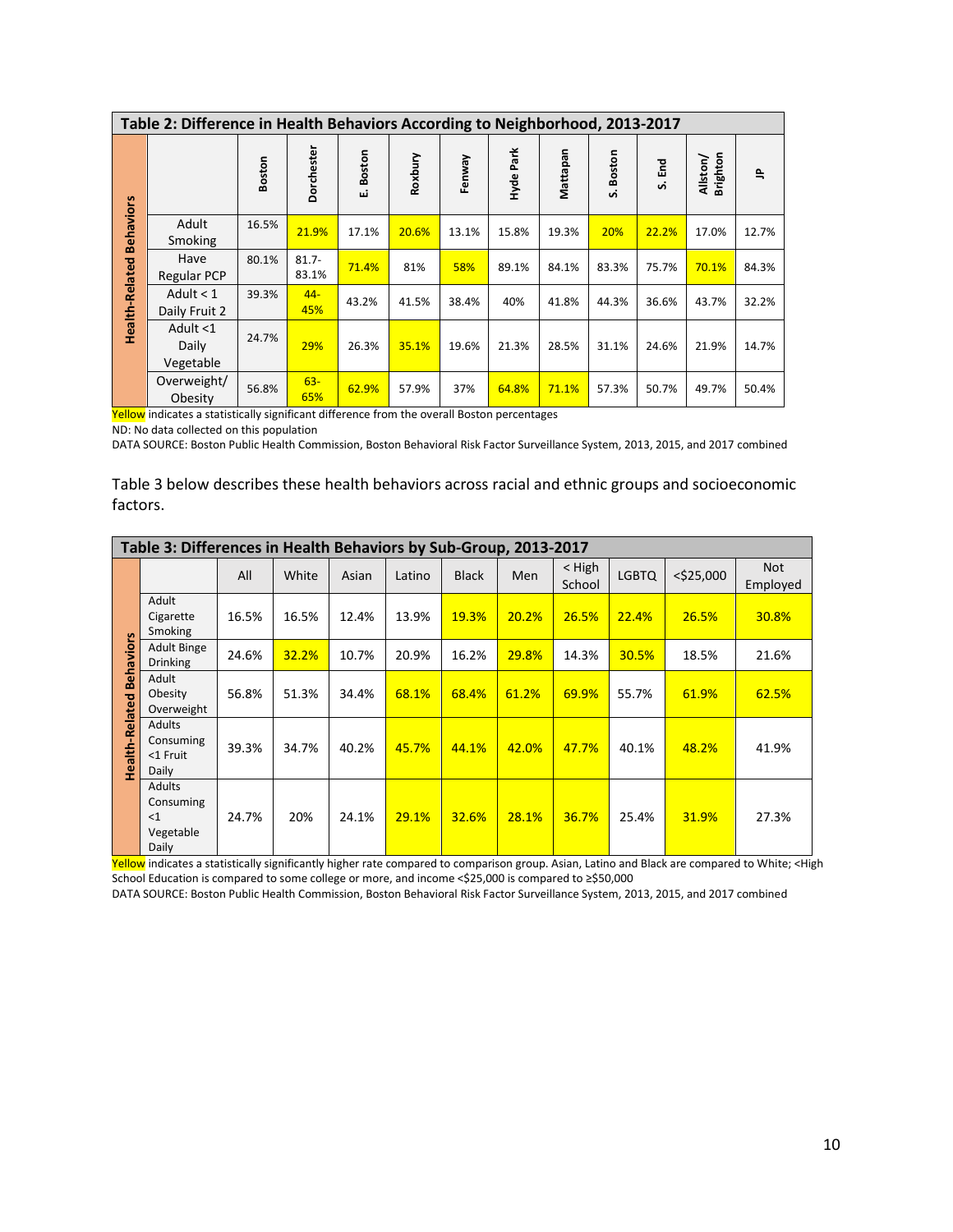### Smoking

Boston has seen a statistically significant decrease in adult smoking in recent years, from 19% of adults in 2010 to 15% in 2017. However, nearly one in six Boston adults reported being a current smoker in 2017. This is a change from the trend reported in the 2016 CHNA, which noted that smoking rates had been steady at about 19% of the adult population. Nearly one in three unemployed adults smoke. LGBTQ respondents are more likely to be smokers than heterosexual/non-transgender respondents; and those with lower levels of education and lower levels of income are more likely to be smokers than their referent counterparts. Furthermore, Black residents are more likely to be current smokers than White residents (while Asian residents are less likely); Notably, the South End (which includes Chinatown), Dorchester, South Boston, and Roxbury all have significantly higher rates of smoking than Boston overall, with over 20% of their adult population reporting being a current smoker.

#### Alcohol Misuse

The percent of Boston adults reporting binge drinking (having 5 or more drinks on an occasion for men or 4 or more drinks on an occasion for women) has remained steady since 2010, with approximately one-quarter of Boston adult BRFSS respondents reporting this behavior. As in the 2016 CHNA, White adults are significantly more likely than adults from other racial/ethnic groups to report binge drinking. In addition, LGTBTQ adults, college-educated, higher income, and employed adults are significantly more likely to report binge drinking than their counterparts.

#### **Obesity**

Concerns related to obesity were frequently discussed among Boston CHNA focus group and interview participants. Numerous factors contribute to overweight and obesity according to participants, including lack of affordable healthy food and physical activity options, as well as low awareness about the importance of maintaining a healthy weight and how to do so. More than half of adults across Boston reported being classified as obese or overweight in 2013-2017. However, rates are even higher with certain population groups. Nearly seven in ten Black and Latino adults reported being obese or overweight, compared with five in ten White adults across Boston – a difference that was statistically significant. One third of Asian adults reported being obese or overweight, significantly lower than the prevalence for White adults. Older adults were significantly more likely than young adults to be classified as overweight or obese. The prevalence of obesity and overweight also follows a socioeconomic gradient, with a significantly higher percent of renters, residents with lower levels of educational attainment, and residents with lower income being obese or overweight compared to their counterparts. Variation in obesity rates are seen at the neighborhood level and is as high as 71% in Mattapan. In fact, the percent of adults in Mattapan, Hyde Park, Dorchester, West Roxbury, East Boston, and Roslindale who were overweight or obese was significantly higher than the prevalence of obesity in Boston overall.

### Physical Activity and Healthy Eating

Limited access to affordable opportunities for physical activity was a common theme in discussions with residents conducted for the Boston CHNA. In 2013-2015, nearly 40% of Boston adults reported consuming less than one fruit per day and one quarter reported less than daily vegetable intake. A significantly higher proportion of adults who were Black, Latino, and male reported less than daily consumption of fruits and vegetables than their counterparts. As with patterns for obesity and overweight, adults with lower socioeconomic status and less than a high school diploma were more likely to report fruit and vegetable consumption on a less than daily basis. A higher percentage of adults in Dorchester reported low fruit and vegetable consumption while a lower percentage of adults in Jamaica Plain reported low fruit and vegetable consumption.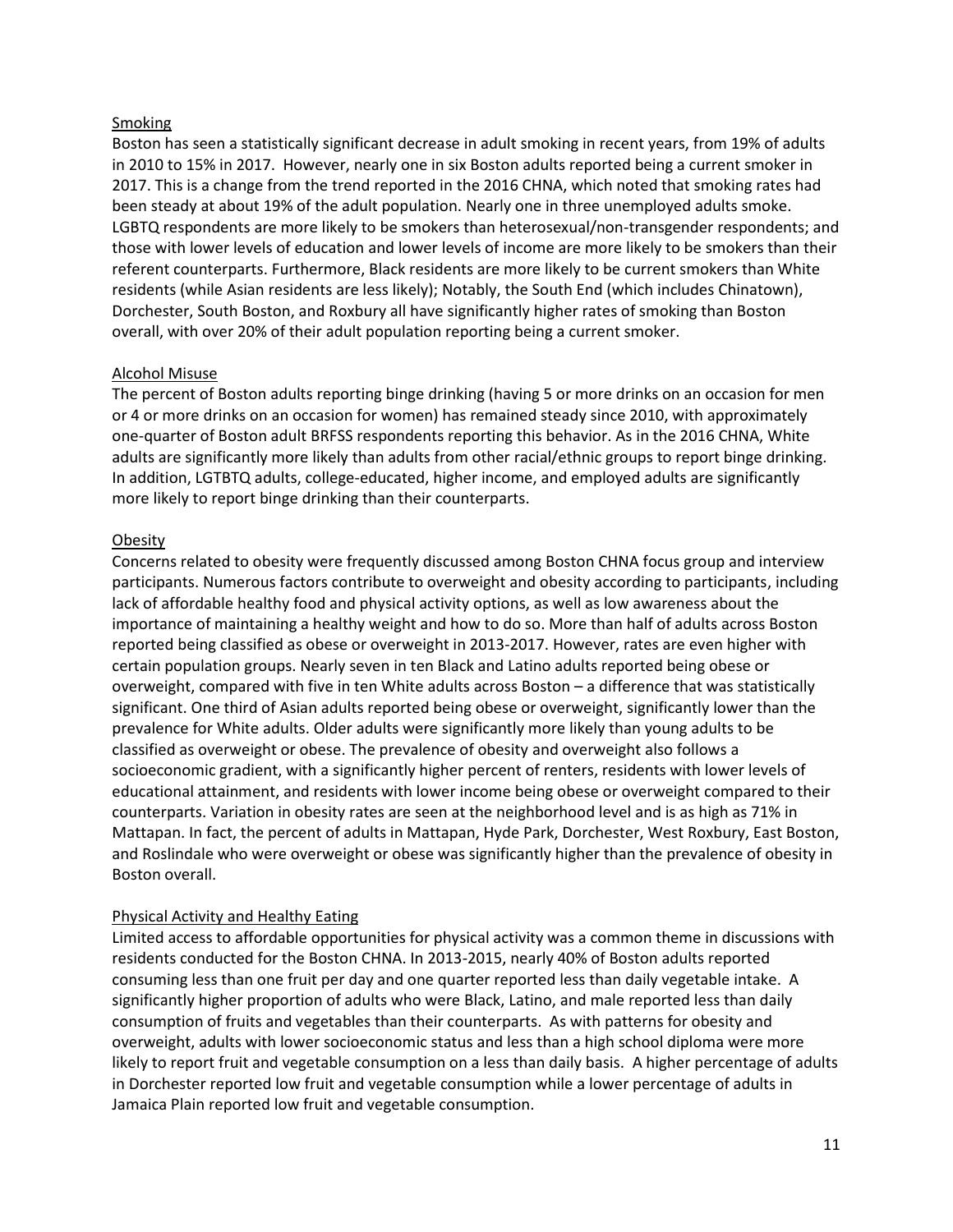### **CANCER SCREENING**

### Screening Rates

The table below provides an overview of screening rates by various subgroups and highlights the groups with significantly lower screening rates compared to their counterparts.

| Table 4: Cancer Screening Rates by Sub-Group, 2013-2017 |       |       |       |        |              |              |                        |  |  |  |  |
|---------------------------------------------------------|-------|-------|-------|--------|--------------|--------------|------------------------|--|--|--|--|
|                                                         | All   | White | Asian | Latino | <b>Black</b> | $<$ \$25,000 | <b>Not</b><br>employed |  |  |  |  |
| Mammography                                             | 88.3% | 87.3% | 77.3% | 93.0%  | 89.2%        | 88.5%        | 89.3%                  |  |  |  |  |
| Pap Smear                                               | 83.7% | 88.5% | 57.7% | 83.3%  | 83.4%        | 77.3%        | 84.2%                  |  |  |  |  |
| Colonoscopy or<br>sigmoidoscopy                         | 64.5% | 64.8% | 49.7% | 66.0%  | 68.5%        | 62.7%        | 54.8%                  |  |  |  |  |

Yellow indicates statistically significantly lower rate compared to comparison group. Asian, Latino and Black are compared to White; income <\$25,000 is compared to ≥\$50,000

DATA SOURCE: Boston Public Health Commission, Boston Behavioral Risk Factor Surveillance System, 2013, 2015, and 2017 combined

### **Breast Cancer Screening**

Nearly nine in ten women 50 to 74 years of age across Boston reported receiving a mammogram in the past two years, a rate higher than the HP2020 target of 81.1%. Latina women (93%) were significantly more likely to report receiving a mammogram in the past two years compared to White women. There was no significant difference across Boston neighborhoods in the percent of women who reported receiving a mammogram in the past two years.

### **Cervical Cancer Screening**

In 2013-2017, 84% of Boston women (21-64 years of age) reported receiving a pap smear test in the past two years, a rate lower than the HP2020 target of 93%. Relative to their counterparts, a significantly lower proportion of Black (83%), Latina (83%) and a much lower proportion of Asian (58%) women reported receiving a pap smear recently than White women (86%). Additionally, renters (74%-84%), immigrants (64%-83%), women with a high school education (76%), women with incomes <\$50,000 (77%-85%) were significantly less likely than their counterparts of higher socioeconomic status to report receiving a pap smear in the past two years. Rates of cervical cancer screenings were significantly lower in the Fenway area than in Boston overall.

#### **HPV**

While cervical and rectal cancers have routine screening tests, no routine screening tests exist for other HPV-associated cancers, including anal, oropharyngeal, penile, vaginal, and vulvar cancers. This lack of available screening tests makes the HPV vaccine critically important for the prevention of HPVassociated cancers. In 2017, rates of HPV vaccine completion in Massachusetts were 67% among females and 64% among males. Although Massachusetts has higher HPV vaccination rates than the US, it still falls short of the Healthy People 2020 goal of 80% vaccination among eligible youth.

### **Colorectal Cancer Screening**

In 2013-2017, only two-thirds (65%) of Boston adults 50 to 75 years of age reported ever receiving a colonoscopy or sigmoidoscopy. This is lower than the HP2020 target of 70.5%. Compared to their counterparts, a significantly lower proportion of Asian adults (50%), immigrants living in the US for less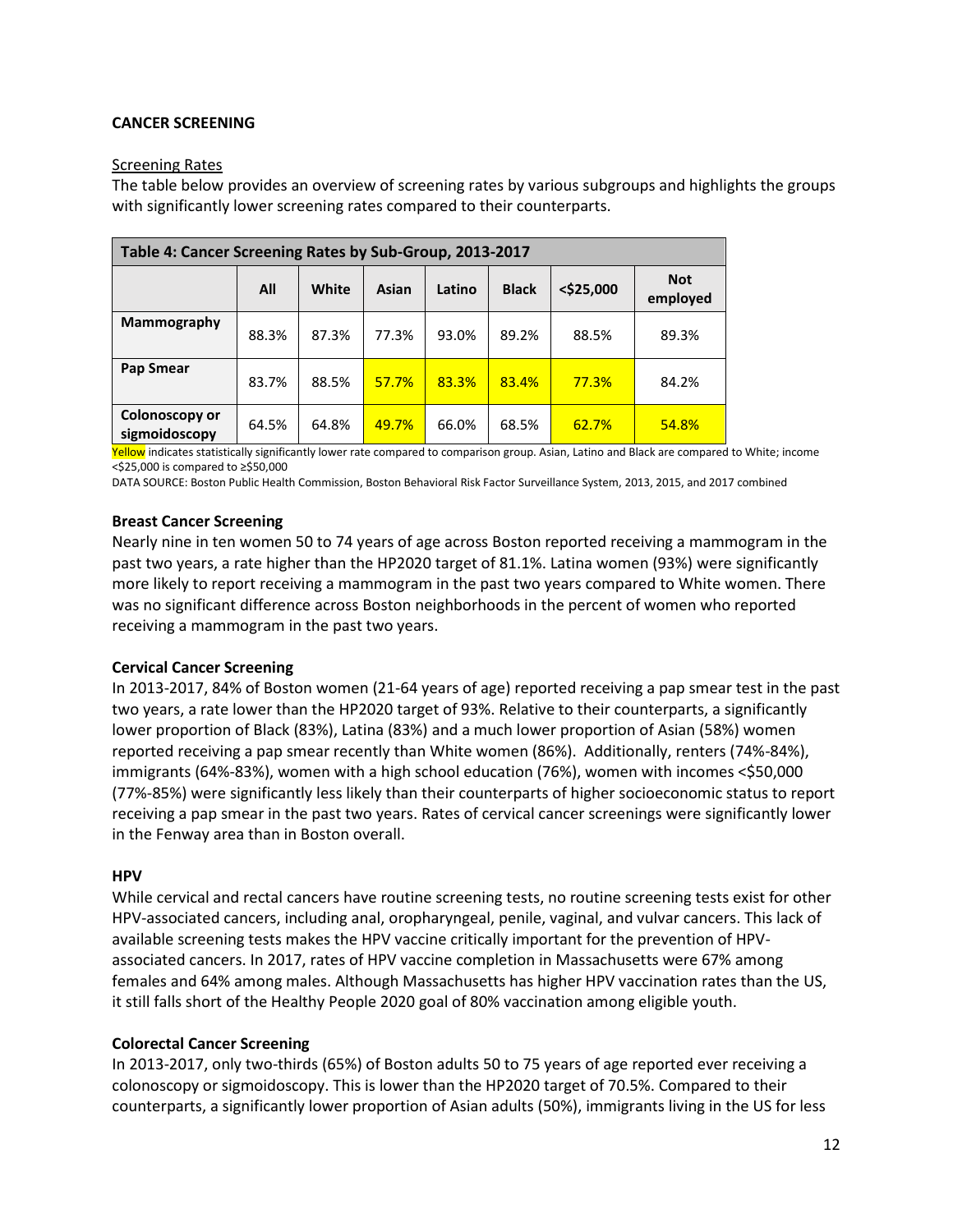than 10 years (37%), residents with incomes <\$25,000 (63%), and adults who were out of work (55%) reported receiving colon cancer screening. Data about colon cancer screenings across neighborhoods show that screening among adults 50 to 75 years of age was lowest in East Boston, a difference that was significantly lower than Boston overall in 2013-2017.

# **Lung Cancer Screening**

Low-dose computed tomography (also called a low-dose CT scan, or LDCT) is the only recommended screening test for lung cancer. It has been shown to detect lung cancer at its earliest, most treatable stage, and is the only test that has been proven to reduce the risk of dying from lung cancer among those at high risk for the disease. New guidelines released by the U.S. Preventive Services Task Force in 2013 recommend yearly lung cancer screening with LDCT for individuals at high risk based on age and cumulative tobacco smoke exposure. This includes individuals between the ages of 55 and 80 who either currently smoke or have quit in the past 15 years and who have a smoking history of 30 or more "pack years." A pack year is smoking an average of one pack of cigarettes per day for one year. Data regarding lung cancer screening in the US indicates that rates of recommended screening among those who meet the eligibility criteria are low. According to a study conducted by the Center for Disease Control and Prevention, only about 4.4% of adults who met the screening criteria reported receiving a low-dose CT scan. Although data regarding lung cancer screening rates is not included in this report, it is important to note that lung cancer screening, along with smoking cessation interventions, can substantially reduce the burden of lung cancer in both the nation and the greater Boston area.

# Perceptions of Cancer Screening

The importance of screening was noted by most members of focus groups conducted for this CHNA. Many stated that their cancer was found during a routine screening. They also mentioned family history of cancer as a reason they stay current with their screenings. Rates for breast and cervical cancer screening were described as generally good, in part due to the fact that these have been prioritized nationally and numerous and accessible screening services were reported to exist. Interviewees and focus group members also reported that numerous programs and efforts exist to educate and connect residents to screening services, particularly those who are underserved. Hospital outreach efforts—including mobile vans were mentioned. Interviewees and focus group members also talked about the critical role played by primary care providers.

*"Doctors only have a certain amount of time and you can't rely on them to talk to patients about everything. But there does need to be more navigators available to help patients understand and explain." –* **Focus group participant**

### Barriers to Accessing Screening Services

Focus group members and interviewees identified several barriers to getting screened including lack of awareness, discomfort and fear, inability to take time off work, and for a few, insurance and transportation issues. Health care professionals interviewed identified changing screening guidelines as barrier. These issues were also identified in the 2016 CHNA.

A prominent theme in conversations with interviewees was the importance of follow up after an abnormal screening result. Interviewees reported that for some patients, substantial care coordination and navigation is needed to ensure that patients are directed to and engage in further testing and care after an abnormal result. Challenges include knowing where to go for follow up, addressing other barriers (transportation, time off work, childcare), and navigating insurance.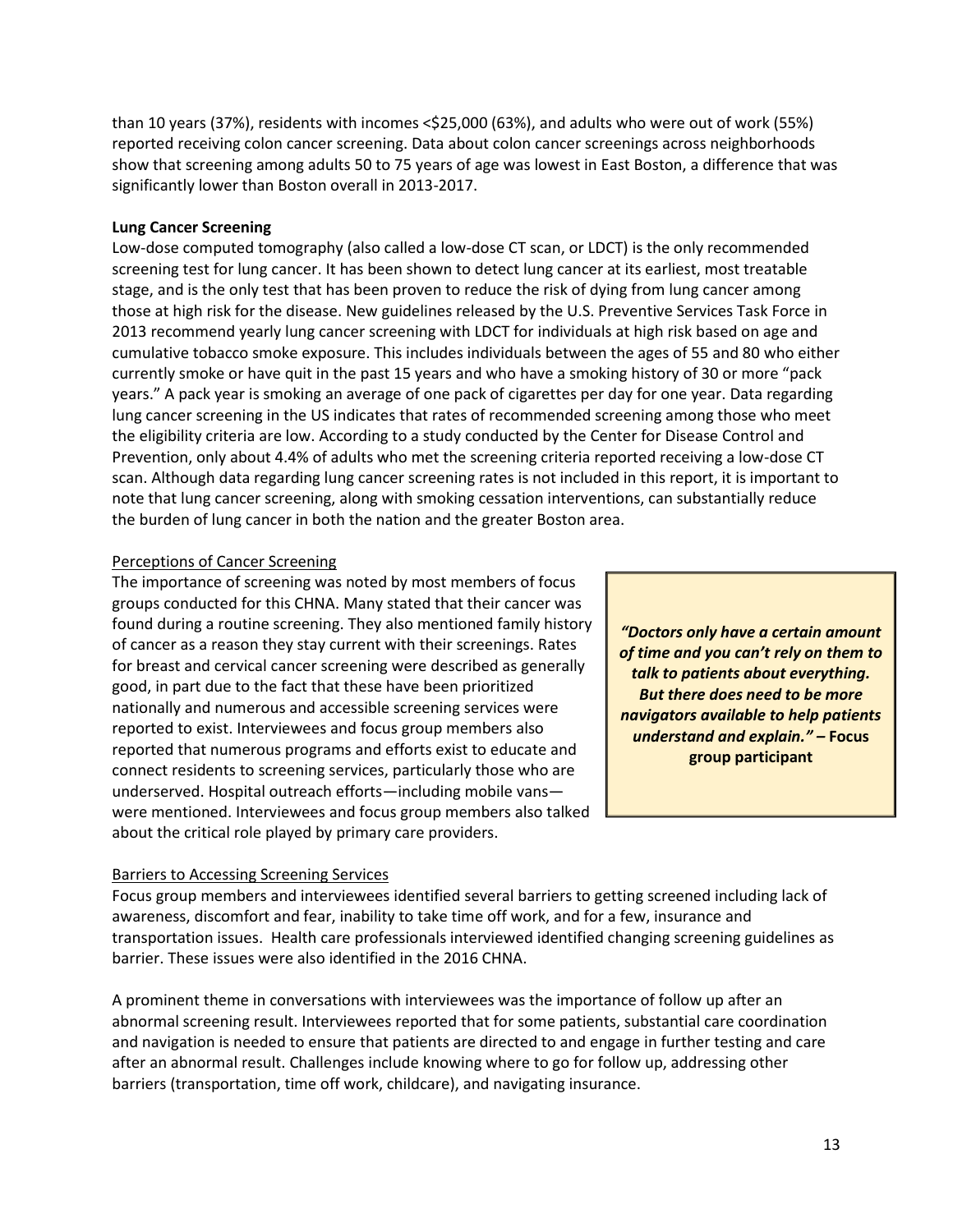### **HEALTH CARE UTILIZATION, CANCER INCIDENCE, AND MORTALITY**

#### Use and Perceptions of the Health Care System

Boston is a city with numerous health care resources including hospitals, community health centers, urgent care, primary care providers, and specialists. Approximately eight in ten respondents to the BRFSS reporting having at least one person as their personal doctor. Asian and Latino residents were significantly less likely than White residents to indicate having one person as their personal doctor or health care provider. While focus group, interview, and survey participants participating in the Boston CHNA were positive about the quality and proximity of health care in their community, they still cited several concerns over access. Unfriendly, uninterested, or rushed health care providers and office staff in health care settings were also issues that focus group participants mentioned.

#### Experiences with Cancer Treatment

Overall, focus group members spoke more positively than negatively about their treatment experiences. Among those reporting a positive experience, participants most often spoke about the quality of care: they praised the team-based nature of their care, excellent communication from physicians, as well as ongoing communication from providers' offices to make and confirm appointments. The importance of trust and interpersonal rapport with physicians was mentioned by numerous respondents. The personal qualities of providers were frequently mentioned in the context of positive experiences including respect, a willingness to listen and explain, and timeliness.

Numerous respondents also praised social workers and patient navigators who helped them to manage the health care system and get connected to needed services. When asked about social and support services available during cancer care, most focus group members shared that they believed these were available, however, not all patients were aware of them. A few focus group members shared negative experiences with their cancer care. These comments related mainly to a lack of sensitivity about how they were told about their cancer. Lack of interpersonal rapport or perceived disrespect by providers were other themes associated with less positive cancer care experiences.

### Challenges Accessing Cancer Treatment Services

Cancer patients, survivors and caregivers participating in focus groups, as well as interviewees, shared numerous challenges to accessing cancer treatment services. Cost, maintaining employment, transportation, and limited opportunities to participate in clinical trials were issues that rose to the top. Numerous cancer patients and survivors remarked that having cancer has depleted their resources. Cost challenges are compounded by the fact that cancer patients may be unable to work full time (or at all) during or even after treatment. Several respondents mentioned that transportation can be a challenge for cancer patients, a barrier also noted in 2016. However, increased use of transportation services (Uber Health and Lyft) by hospitals was seen as a step in a positive direction.

*"I have no savings now. If my house hadn't appreciated, I wouldn't know what the future would hold. My house is my only asset. Everything else is gone***."-Focus group participant**

Numerous interviewees spoke about clinical trials, sharing their perception that these opportunities are limited, and patients of color are underrepresented. This was noted in the 2016 CHNA report as well. Language barriers and lack of cultural competency among providers as well as institutional racism were mentioned as challenges for patients of color and immigrants.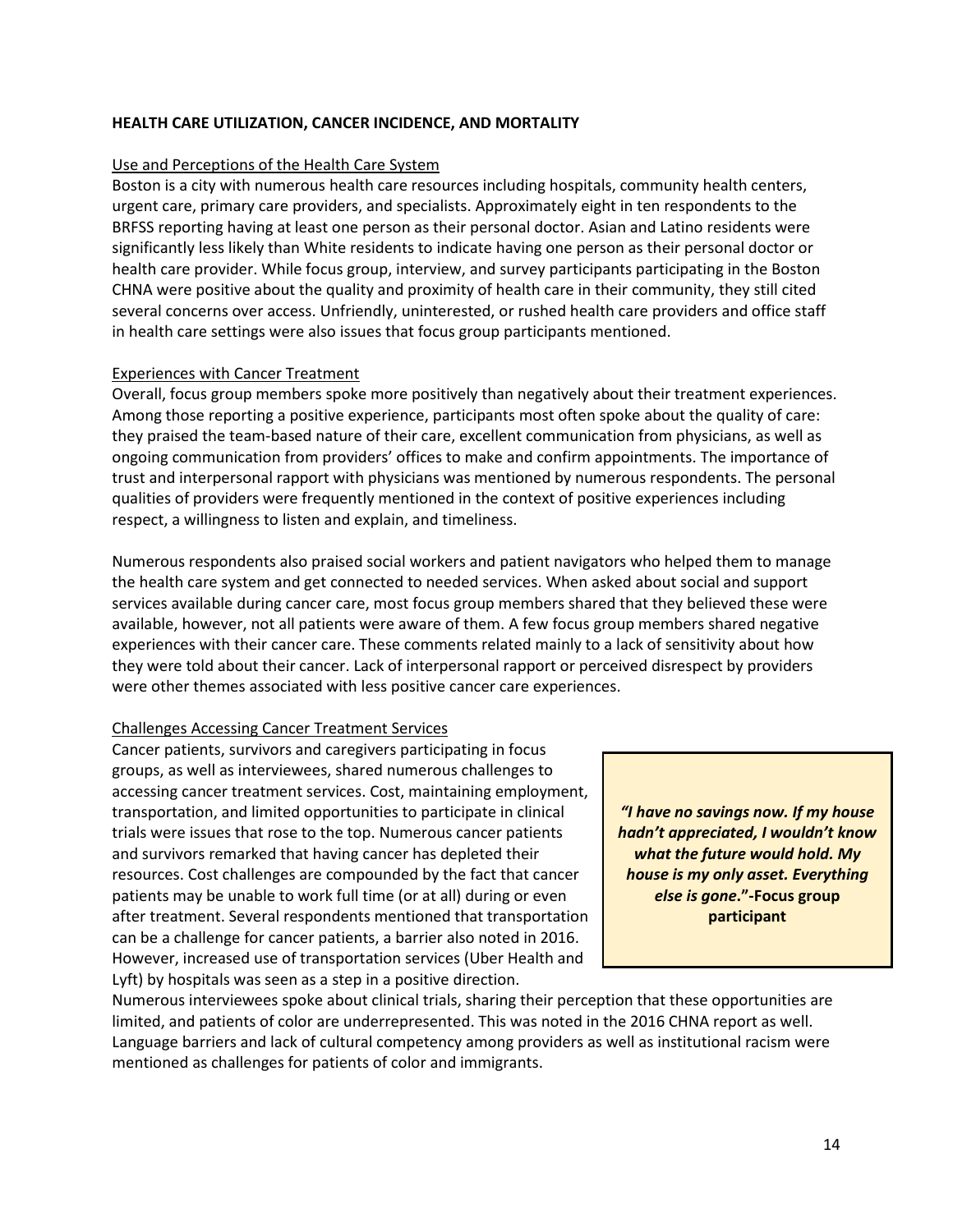The importance of having support during cancer treatment was mentioned by many respondents. A prevalent theme was that of navigating the cancer care system. This was also a prominent area of discussion in the 2016 CHNA as well. Participants expressed concern about patients "getting lost" in the system and as a result, not getting the care that they need. Care coordination—where a care team collaborates to facilitate the appropriate delivery of health care services—was seen as a critical aspect of successful cancer care and outcomes. Cancer patients and survivors had differing experiences with care coordination both within and outside the health care system, with some receiving substantial support and others reporting that they did not receive any. Many recommended expansion of navigation services and more promotion of these services to ensure that all cancer patients can access them.

### Cancer Incidence

In 2015, the overall cancer incidence rate in Boston was 492.5 per 100,000 residents. Overall cancer incidence rates for Asian (390.5 per 100,000) and Latino (349.4 per 100,000) residents in Boston were significantly lower than for White residents (546.7 per 100,000). Women have lower overall cancer rates than men. Data on cancer incidence by age group and neighborhood was not available for this report.

#### Cancer Incidence Over Time

Overall cancer incidence rates have declined significantly in Boston between 2001 and 2015, as have incidence rates for colorectal, lung, and prostate cancers. Incidence rates for liver cancer, by contrast, have risen in Boston. The following table examines cancer incidence rates over time by race/ethnicity and gender.

|                      | Table 5: Statistically Significant Changes in Cancer Incidence Over Time, by Sub-Group, 2001-2015 |              |            |           |              |              |           |           |  |  |  |  |
|----------------------|---------------------------------------------------------------------------------------------------|--------------|------------|-----------|--------------|--------------|-----------|-----------|--|--|--|--|
|                      | Asian                                                                                             | Asian        | Latino     | Latina    | <b>Black</b> | <b>Black</b> | White     | White     |  |  |  |  |
|                      | Men                                                                                               | <b>Women</b> | <b>Men</b> | Women     | <b>Men</b>   | Women        | Men       | Women     |  |  |  |  |
| <b>All Cancer</b>    | No                                                                                                |              | No         | No.       |              |              |           |           |  |  |  |  |
|                      | change                                                                                            |              | change     | change    |              |              |           |           |  |  |  |  |
| <b>Breast</b>        |                                                                                                   |              |            | No        |              | No           |           | No        |  |  |  |  |
|                      | N/A                                                                                               |              | N/A        | change    | N/A          | change       | N/A       | change    |  |  |  |  |
| <b>Colorectal</b>    |                                                                                                   | No           | No         | No        | No           |              |           |           |  |  |  |  |
|                      |                                                                                                   | change       | change     | change    | change       |              | ÷         |           |  |  |  |  |
| Liver                | No                                                                                                | <b>No</b>    | <b>No</b>  | No.       | No           | <b>No</b>    | <b>No</b> |           |  |  |  |  |
|                      | change                                                                                            | change       | change     | change    | change       | change       | change    |           |  |  |  |  |
| Lung                 | No                                                                                                | <b>No</b>    |            | No.       |              | No.          |           | <b>No</b> |  |  |  |  |
|                      | change                                                                                            | change       | T          | change    | ₩            | change       | ₩         | change    |  |  |  |  |
| <b>Prostate</b>      |                                                                                                   |              |            |           |              |              |           |           |  |  |  |  |
|                      |                                                                                                   | N/A          |            | N/A       | U            | N/A          |           | N/A       |  |  |  |  |
| <b>Head and Neck</b> | <b>No</b>                                                                                         | <b>No</b>    | No         | <b>No</b> | No           | No           | <b>No</b> | <b>No</b> |  |  |  |  |
|                      | change                                                                                            | change       | change     | change    | change       | change       | change    | change    |  |  |  |  |

NOTES: **GREEN** arrow indicates statistically significant decrease over time; **RED** arrow indicates statistically significant increase over time; N/A indicates comparison is not applicable.

DATA SOURCE: Cancer registry, Massachusetts Department of Public Health

Between 2001-2015, incidence rates of colorectal and prostate cancer declined among Asian men, while overall cancer rates and breast cancer rates among Asian women increased. Among Latino men, prostate cancer rates declined but lung cancer incidence rates increased. Incidence rates of overall cancer, lung, and prostate cancer decreased among Black men. Among Black women, colorectal cancer rates declined but overall cancer rates increased. White men and women experienced declines in overall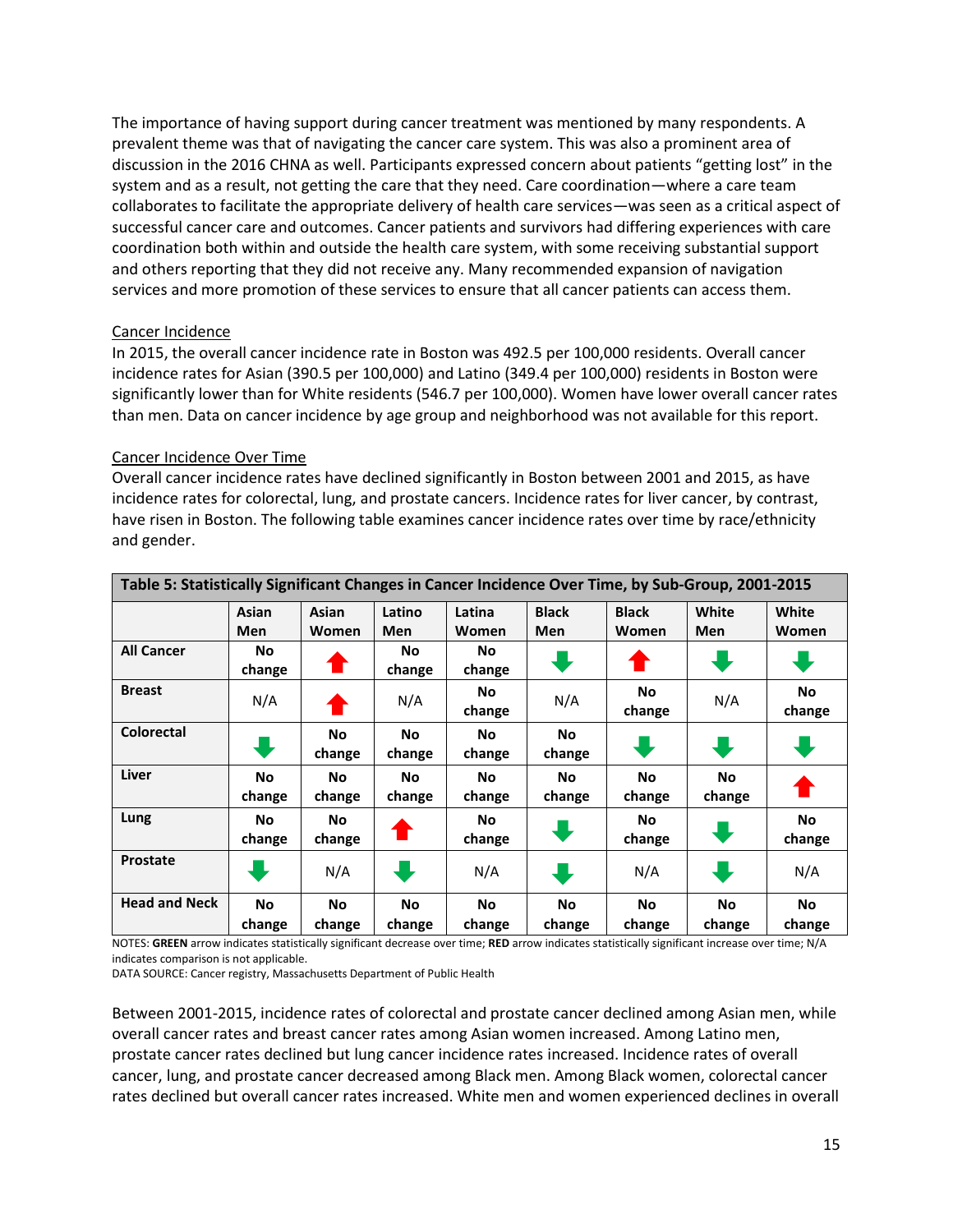cancer and colorectal cancer incidence rates between 2001 and 2015; additionally, incidence rates of lung and prostate cancer among White men declined over this time period, while incidence of liver cancer among White women increased.

The table below provides an overview of the differences by race/ethnicity and gender for cancer incidence during the 2013 to 2015 time period, followed by an overview of key findings. Significant differences compared to White residents are marked with yellow highlighting.

|                                                        | Table 6: Cancer Incidence for Boston Males by Race/Ethnicity, 2013-2015 |         |              |               |                     |                  |  |  |  |  |  |  |
|--------------------------------------------------------|-------------------------------------------------------------------------|---------|--------------|---------------|---------------------|------------------|--|--|--|--|--|--|
|                                                        |                                                                         | All Men | Asian<br>Men | Latino<br>Men | <b>Black</b><br>Men | White<br>Men     |  |  |  |  |  |  |
| esidents                                               | <b>All Cancers</b><br>2015                                              | 545.1   | 390.5        | 432.8         | 558.1               | 593.5            |  |  |  |  |  |  |
| by Cancer<br><b>LN</b><br>H                            | Colorectal<br>Cancer                                                    | 47.5    | 38.9         | 37.4          | $60.5$ )            | 47.7             |  |  |  |  |  |  |
| $\mathbf{S}$<br>800<br>ო                               | <b>Liver Cancer</b>                                                     | 18.8    | 32.5         | 23.6          | 17.2                | 16.7             |  |  |  |  |  |  |
| Incidence<br>H<br>0<br>100,<br>$\overline{\mathbf{N}}$ | <b>Lung Cancer</b>                                                      | 75.1    | 95.7         | 45.9          | 78.4                | 79.6             |  |  |  |  |  |  |
| Per                                                    | <b>Prostate Cancer</b>                                                  | 126.7   | 74.5         | 111.8         | 190                 | 110.8            |  |  |  |  |  |  |
|                                                        | <b>Head and Neck</b><br><b>Cancers</b>                                  | 24.7    | 26.5         | 25.3          | 29.0                | 34.2 $\bigtimes$ |  |  |  |  |  |  |

Yellow statistically significantly higher than White comparison group

 $\star$  indicate the highest incidence rate for each cancer type

DATA SOURCE: Cancer Registry, Massachusetts Department of Public Health

Data about different types of cancer reveal that Asian residents of Boston have higher rates of liver cancer than their White counterparts, with Asian men having higher rates than White men. However, Asian men have significantly lower rates of prostate and head and neck cancer than their White counterparts. Latino men have lower rates of cancer overall than their White counterparts as well as significantly lower rates of lung and head and neck cancers compared to White men. In general, Black residents of Boston have overall cancer rates similar to Whites. Black men, however, have significantly higher rates of colorectal and prostate cancer than White men.

|                                                                                   | Table 7: Cancer Incidence for Boston Females by Race/Ethnicity, 2013-2015 |           |                |                 |                            |                |
|-----------------------------------------------------------------------------------|---------------------------------------------------------------------------|-----------|----------------|-----------------|----------------------------|----------------|
|                                                                                   |                                                                           | All Women | Asian<br>Women | Latina<br>Women | <b>Black</b><br>Women      | White<br>Women |
|                                                                                   | <b>All Cancers</b>                                                        | 461.2     | 375.8          | 298.5           | 512.8                      | 518.8          |
| esidents<br>Cancer<br>$-2015$                                                     | <b>Breast Cancer</b>                                                      | 132.7     | 80.3           | 90.0            | 140.1                      | 160.1          |
| هَ<br>$\bullet$<br>Per 100,00<br><u>ลี</u><br><b>Incidence</b><br>$\overline{20}$ | Colorectal<br>Cancer                                                      | 35.9      | 26.2           | 24.5            | 45.5 $\blacktriangleright$ | 36.4           |
|                                                                                   | Liver<br>Cancer                                                           | 6.5       | 10.1           | 6.9             | 6.0                        | 6.4            |
|                                                                                   | Lung<br>Cancer                                                            | 57.5      | 42.0           | 20.5            | 54.0                       | 75.7           |
|                                                                                   | <b>Head and Neck</b><br><b>Cancers</b>                                    | 8.2       | N/A            | 4.7             | 9.4                        | 12.3           |

indicates highest mortality group for cancer type

DATA SOURCE: Cancer Registry, Massachusetts Department of Public Health

The above table demonstrates differences in cancer incidence for women of Boston by race/ethnicity. Asian women have significantly lower rates of breast and lung cancer incidence than White women,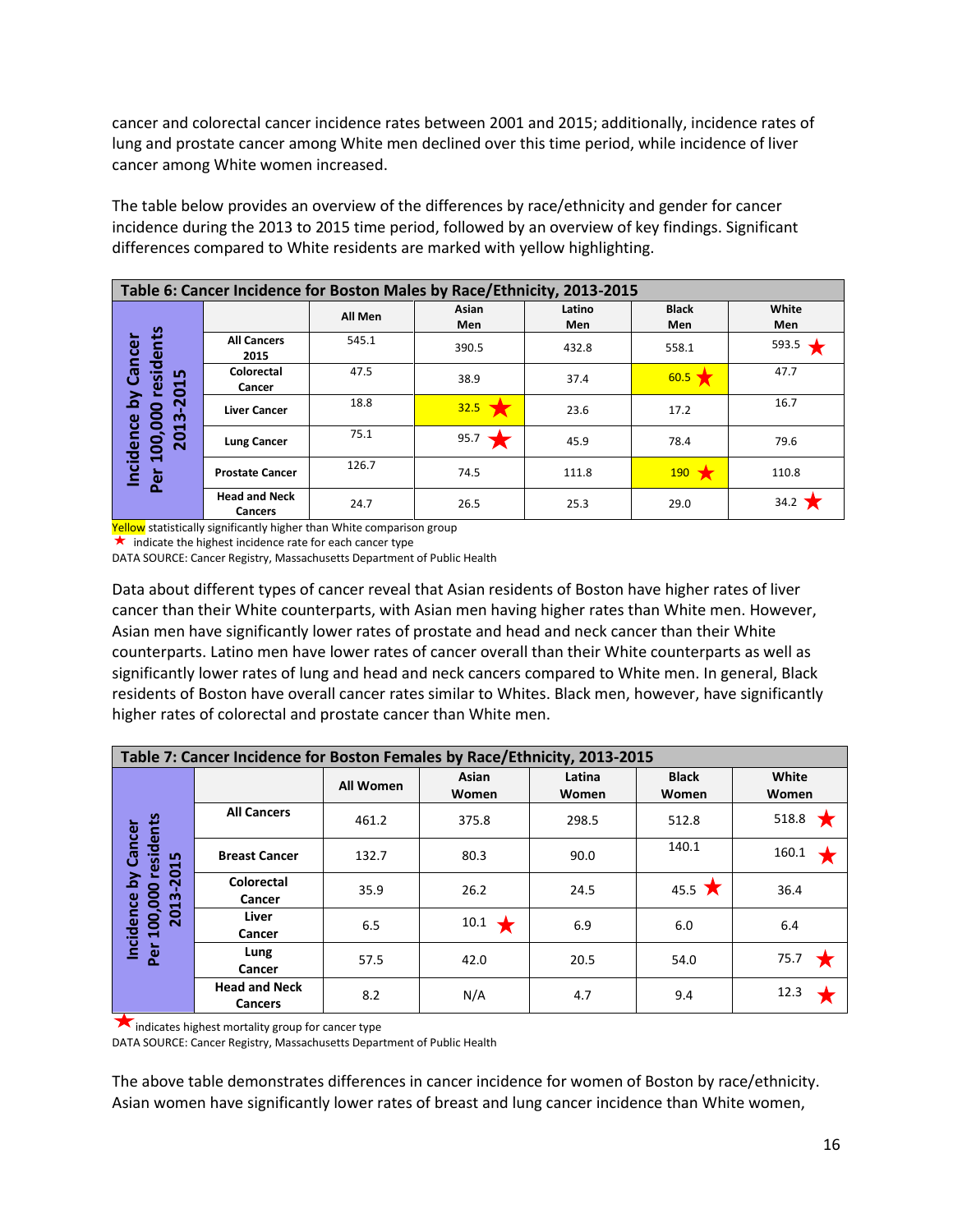however, like their Asian male counterparts, they have a non-significantly higher incidence of liver cancer when compared to their White counterparts. Latina women have significantly lower rates of cancer overall as well as significantly lower rates of breast, lung, colorectal and head and neck cancers compared to their White counterparts.

Black residents of Boston have overall cancer incidence rates very similar to Whites. Black women have significantly lower incidence rates of breast, lung, and head and neck cancers than White women, and have non-significantly higher rates of colorectal cancer incidence. This 2013-2015 data describing a lower rate of new breast cancer cases among Black women compared to White women contrasts with the 2011-2012 data reported in the previous CHNA. The prior data showed very similar numbers between the two groups (131.3/100,000 for Black women and 133.4/100,000 for White women). Future data will help to illuminate whether over time the breast cancer incidence rate will continue to be significantly lower among Black women compared to White women.

#### Cancer Mortality

Cancer and heart disease are the leading causes of death in Boston and have remained so for the last six years. Cancer has been the leading cause of premature death (death before age 65) from 2011-2016. The overall cancer mortality rate in Boston was 160 per 100,000 residents in 2015-2017. This is consistent with the HP2020 target of 161.4 deaths per 100,000 population.

The CHNA compares the overall Boston mortality rates (not separated by gender) with that of Massachusetts and the United States. Two types of cancer have mortality rates above both the state and national rates. The prostate cancer mortality rate in Boston is higher than the state and national rates (24.5 vs. 18.7 and 19.2 respectively per 100,000). Similarly, the Boston mortality rate for liver cancer is higher than the state and national rates (9.2 vs. 6.5 for both state and national rates per 100,000).

Between 2011 and 2017 the overall cancer mortality rate in Boston declined significantly as did colorectal and lung cancer mortality rates, as described in Table 8 on the following page. Despite some progress, the mortality rates of other cancers have not improved and remain unchanged over this sixyear period. Additionally, premature mortality rates for breast, liver, prostate and lung cancer (for those under age 65) have not significantly changed. This reality underscores the importance of community outreach to raise awareness, promote preventative behaviors, and encourage early screening particularly given the unchanged treatment outcomes.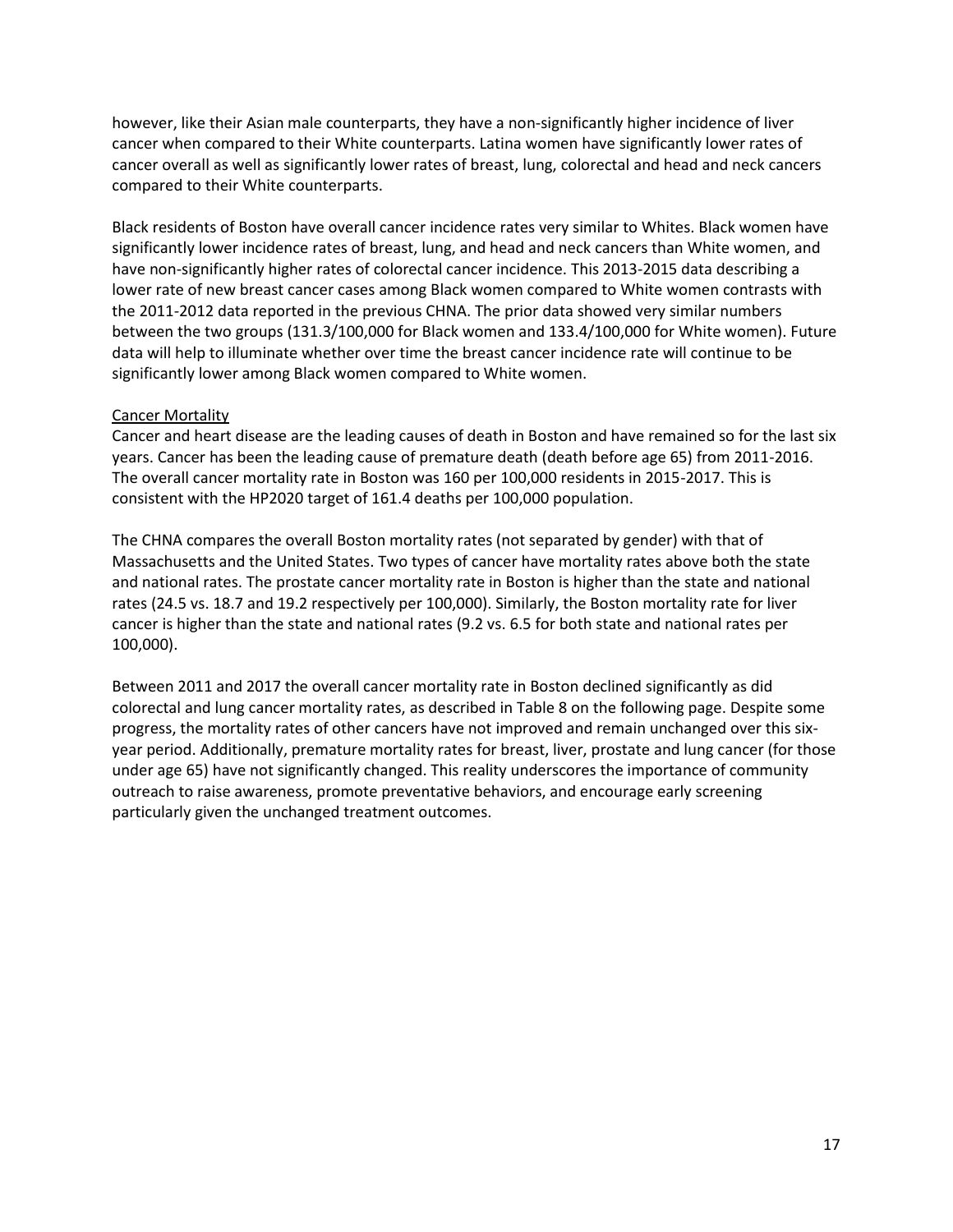| Table 8: Statistically Significant Changes in Cancer |           |               |
|------------------------------------------------------|-----------|---------------|
| Mortality Over Time for 2011-2017 in Boston, MA      |           |               |
|                                                      |           | Premature     |
|                                                      | Mortality | Mortality <65 |
|                                                      |           | years         |
| <b>All Cancers</b>                                   |           |               |
| <b>Breast Cancer</b>                                 | No change | No change     |
| Colorectal Cancer                                    |           |               |
| Liver Cancer                                         | No change | No change     |
| Lung Cancer                                          |           | No change     |
| <b>Prostate Cancer</b>                               | No change | No change     |

NOTES: **GREEN** arrow indicates statistically significant decrease over time; **RED** arrow indicates statistically significant increase over time; N/A indicates comparison is not applicable.

DATA SOURCE: Cancer Registry, Massachusetts Department of Public Health

The following tables provide an overview of significant differences in cancer mortality by gender and race/ethnicity, followed by explanations of the key findings associated with each population.

|                                       |                                          | Table 9: Cancer Mortality for Boston Males by Race/Ethnicity |                |               |                     |              |
|---------------------------------------|------------------------------------------|--------------------------------------------------------------|----------------|---------------|---------------------|--------------|
|                                       |                                          | All<br>Men                                                   | Asian<br>Men   | Latino<br>Men | <b>Black</b><br>Men | White<br>Men |
|                                       | <b>All Cancers</b>                       | 160                                                          | 157.6          | 149.4         | $234.4$ $\star$     | 197.0        |
|                                       | <b>All Cancers</b><br><65 years          | 46.3                                                         | 57.7           | 36.7          | 68.2<br>$\bigstar$  | 45.1         |
| Mortality<br>Per 100,000<br>2015-2017 | <b>All Colorectal</b><br>Cancer          | 12.1                                                         | 11.3           | 8.3           | 23.0 $\bigstar$     | 16.7         |
|                                       | <b>Colorectal</b><br>Cancer<br><65 years | 4.5                                                          | <b>NA</b>      | <b>NA</b>     | $9.5 \star$         | 5            |
|                                       | <b>All Liver</b><br>Cancer               | 9.2                                                          | 12.6           | 15.7          | 17.7                | 12.8         |
|                                       | Liver cancer<br><65 years                | 3.8                                                          | 10             | 5.3           | $11 \times$         | 4.1          |
|                                       | All Lung<br>cancer                       | 36.5                                                         | $58.9\bigstar$ | 32.2          | 41                  | 47.6         |
|                                       | Lung cancer<br><65 years                 | 10.0                                                         | 12.8           | 7.0           | $15.2 \rightarrow$  | 12.8         |
|                                       | <b>All Prostate</b><br>Cancer            | 24.5                                                         | NA             | 26.8          | 49.8                | 19.1         |
|                                       | Prostate<br>cancer<br><65 years          | 2.0                                                          | NА             | <b>NA</b>     | $3.7 \times$        | 1.6          |

highest mortality group for cancer type.

Yellow statistically significantly higher than White comparison group

DATA SOURCE: Massachusetts Department of Public Health, Boston resident deaths, 2015-2017 combined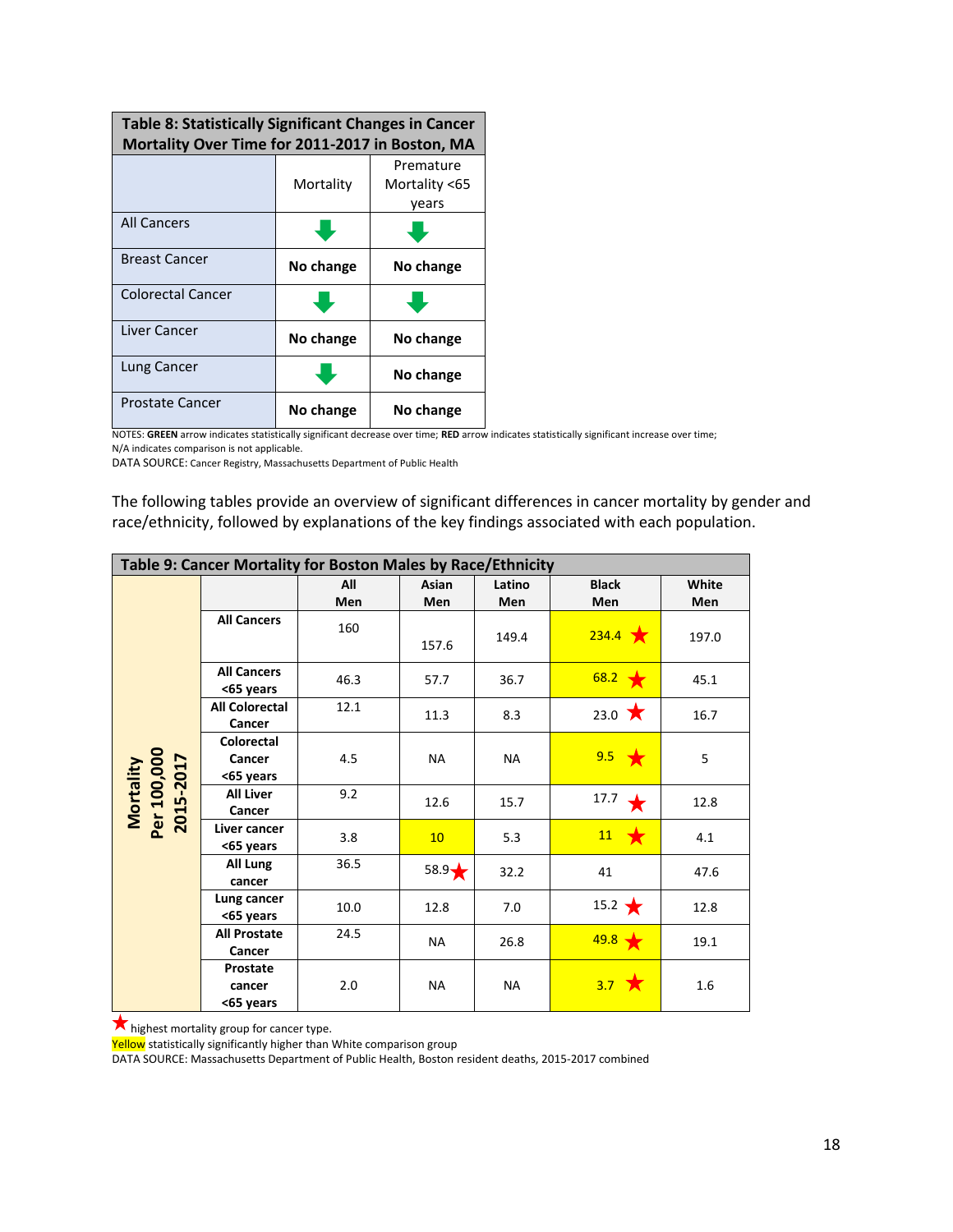Black men in Boston have the highest mortality rates for overall cancers, premature overall cancers, colorectal cancer, premature colorectal cancer, liver cancer, premature liver cancer, premature lung cancer, prostate cancer and premature prostate cancer as noted by the red star in almost every category for Black men. Compared to White men, the mortality rate for Black men is statistically significantly higher for all cancers, premature all cancers, premature colorectal cancer, premature liver cancer, prostate cancer and premature prostate cancer as noted with yellow highlighting.

Asian men experience significantly higher rates of premature mortality due to liver cancer relative to White men. Asian men also have the highest lung cancer mortality across the groups, which is the single highest mortality rate for any specific type of cancer. In contrast, Asian men have significantly lower rates of overall mortality due to cancer than White men.

|                                       | Table 10: Cancer Mortality for Boston Females by Race/Ethnicity |              |                        |                 |                       |                  |
|---------------------------------------|-----------------------------------------------------------------|--------------|------------------------|-----------------|-----------------------|------------------|
|                                       |                                                                 | All<br>Women | Asian<br>Women         | Latina<br>Women | <b>Black</b><br>Women | White<br>Women   |
|                                       | <b>All Cancers</b>                                              | 138.5        | 96.9                   | 84.8            | 151.2                 | 155.3 $\bigstar$ |
|                                       | <b>All Cancers</b><br><65 years                                 | 42.6         | 48.2                   | 34.4            | $52.0 \times$         | 38.8             |
|                                       | <b>All Breast</b><br>Cancer                                     | 19.9         | 9.9                    | 8.2             | $26.2 \star$          | 21.3             |
| Mortality<br>Per 100,000<br>2015-2017 | <b>Breast</b><br>Cancer <65<br>years                            | 8.1          | 11.1 $\bigstar$<br>4.4 |                 | 10.9                  | 7.1              |
|                                       | <b>All Colorectal</b><br>Cancer                                 | 8.8          | 6.1                    | 5.5             | $10.8 \star$          | 8.5              |
|                                       | <b>Colorectal</b><br>Cancer<br><65 years                        | 3.6          | N/A                    | $5.7 \div$      | 4.2                   | 2.6              |
|                                       | <b>All Liver</b><br>Cancer                                      | 5.6          | 6.3                    | 6.5             | 4.1                   | 6.6              |
|                                       | Liver cancer<br><65 years                                       | 1.4          | N/A                    | N/A             | $1.8 \star$           | 0.9              |
|                                       | All Lung<br>cancer                                              | 30.4         | 22.1                   | 8.8             | 27.1                  | 41.1             |
|                                       | Lung cancer<br><65 years                                        | 7.8          | 8.1                    | 2.5             | 9.0                   | 9.3              |

Latino men in Boston experience significantly lower rates of overall cancer mortality due to lung cancer than White men in the city.

**K** highest mortality group for cancer type

Yellow statistically significantly higher than White comparison group

DATA SOURCE: Massachusetts Department of Public Health, Boston Resident Deaths, 2015-2017 combined

Black and White women have higher mortality rates from all cancers combined compared to Asian and Latina women. Although the difference does not reach a level of statistical significance, Black women have mortality rates above the other groups for breast cancer, colorectal cancer and for those under age 65, liver cancer. Moreover, Black women under age 65 have a mortality rate from all cancers that is significantly higher than their White counterparts.

The breast cancer mortality rate for Black women is higher than for White women for both breast cancer generally and for those under age 65. However, in contrast to prior data, these data from 2015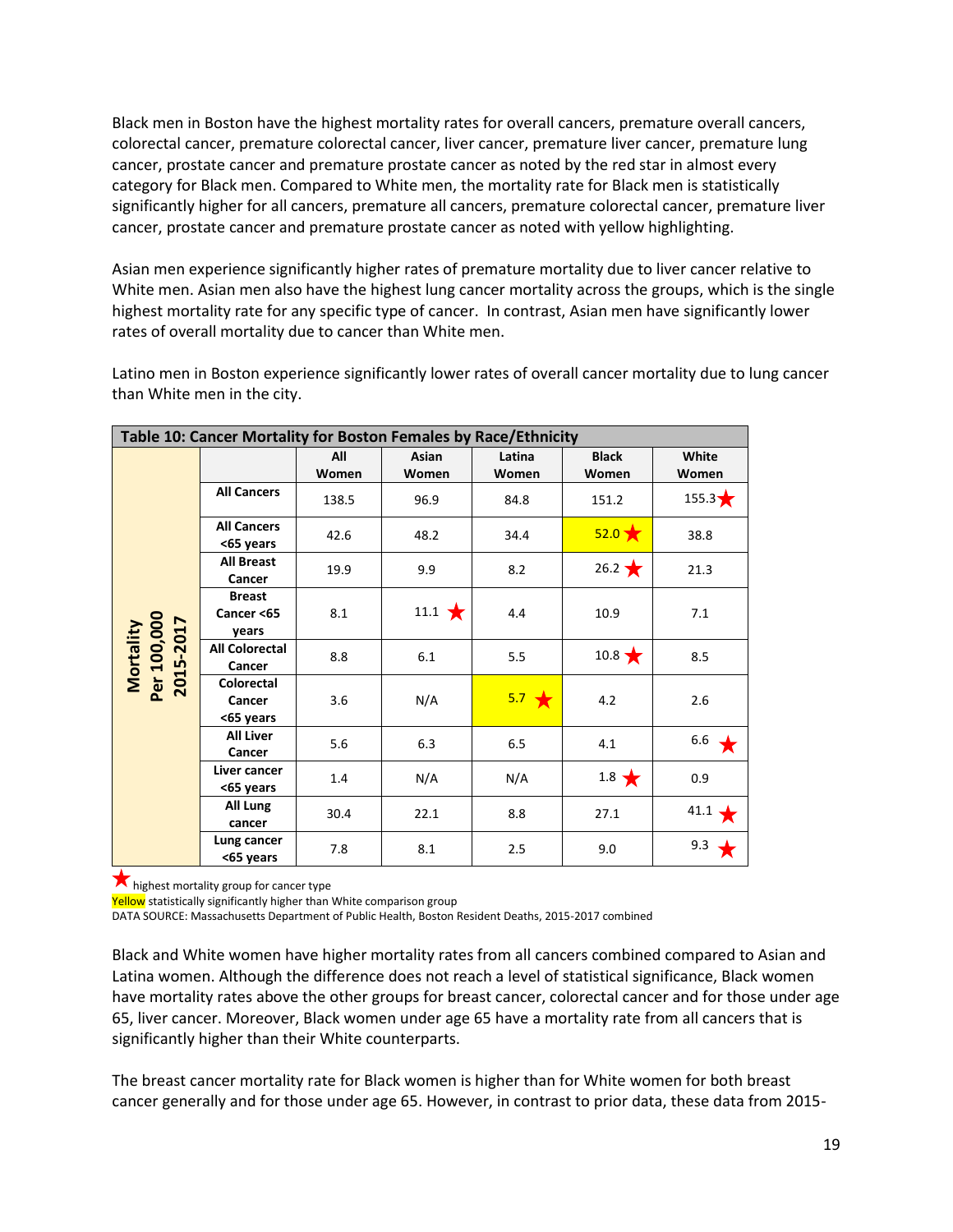2017 do not show a breast cancer mortality rate among Black women under 65 years of age that is significantly higher than White women. More data will be needed over more years to analyze and confirm whether this may reflect a trend away from the higher Black rate or whether these numbers may simply lack sufficient power from a large enough sample size to detect the difference at a significant level.

Although Asian and Latina women have mortality rates lower than White women for lung cancer, breast cancer and all cancers, Latina women under age 65 have significantly higher mortality rates from colorectal cancer compared to White women in this age group.

|                             | <b>Table 11: Cancer Mortality Rates by Neighborhood</b> |               |                  |        |             |           |              |          |         |        |             |                      |  |
|-----------------------------|---------------------------------------------------------|---------------|------------------|--------|-------------|-----------|--------------|----------|---------|--------|-------------|----------------------|--|
|                             |                                                         | <b>Boston</b> | Dorchester       | Fenway | Boston<br>Ш | Hyde Park | Boston<br>s. | Mattapan | Roxbury | S. End | $\triangle$ | Allston/<br>Brighton |  |
|                             | <b>Cancer mortality</b>                                 | 160           | 177.4            | 159.2  | 190.9       | 205.7     | 207.6        | 152.5    | 170.9   | 144.2  | 141.8       | 144.5                |  |
| 100,000),                   | Premature<br>cancer mortality                           | 10            | 15               | 14.6   | 7.9         | 9.6       | 10.6         | 9.3      | 10      | 10.6   | 6           | 9.4                  |  |
|                             | <b>Breast cancer</b><br>mortality                       | 19.9          | $9.6 -$<br>19.5  | 35.9   | 24.6        | 36.3      | 25.9         | 32.1     | 23.4    | 10.3   | 24.9        | 13.6                 |  |
|                             | <b>Premature breast</b><br>cancer mortality             | 8.1           | $4.2 -$<br>6.2   | 18.8   | <b>NA</b>   | 11.2      | 8.1          | 12.3     | 9       | 6.1    | 11.3        | 8.3                  |  |
| Mortality (per<br>2015-2017 | Liver cancer<br>mortality                               | 9.2           | $11.3 -$<br>11.8 | 6.5    | 17.1        | 7.9       | 7.5          | 5.8      | 7.5     | 11.7   | 6.5         | 7.5                  |  |
|                             | Lung cancer<br>mortality                                | 36.5          | 46.8             | 24.1   | 57.8        | 48.8      | 57.9         | 28.4     | 35.8    | 45.8   | 28.4        | 30.6                 |  |
|                             | Premature lung<br>cancer mortality                      | 10            | 15               | 14.6   | 7.9         | 9.6       | 10.6         | 9.3      | 10      | 10.6   | 6           | 9.4                  |  |
| Cancer                      | Prostate cancer<br>mortality                            | 24.5          | 45.2             | 28.5   | <b>NA</b>   | 41.4      | 30.8         | 29.5     | 24.3    | 23.2   | 28.2        | 13.5                 |  |
|                             | <b>Colorectal cancer</b><br>mortality                   | 12.1          | $13.1 -$<br>14.7 | 7.6    | 7.7         | 14.4      | 12.7         | 14.4     | 9.5     | 9.4    | 11.6        | 13.5                 |  |

This report also analyzed patterns of cancer mortality according to Boston neighborhood. Table 11 below depicts differences in mortality rates by neighborhood, followed by an overview of key findings.

Yellow: significantly higher than the overall Boston rate

ND: no data was collected on this population

DATA SOURCE: Massachusetts Department of Public Health, Boston resident deaths, 2015-2017 combined

As was observed with patterns related to behavioral risk factors, cancer mortality rates are also concentrated in neighborhoods challenged by the social determinants of health. Of note, residents of Dorchester experience significantly higher rates of premature (less than age 65) cancer mortality, lung cancer mortality, and premature lung and prostate cancer mortality. Residents of East Boston die of liver cancer at a rate nearly double that of what is observed across Boston and have significantly higher rates of lung cancer mortality and all cancer mortality. Residents of Fenway and Hyde Park die of breast cancer at a rate nearly double that of what is observed across Boston. In addition, Fenway residents have significantly higher premature breast cancer mortality, premature lung cancer mortality, and premature all cancer mortality rates compared to the rest of Boston.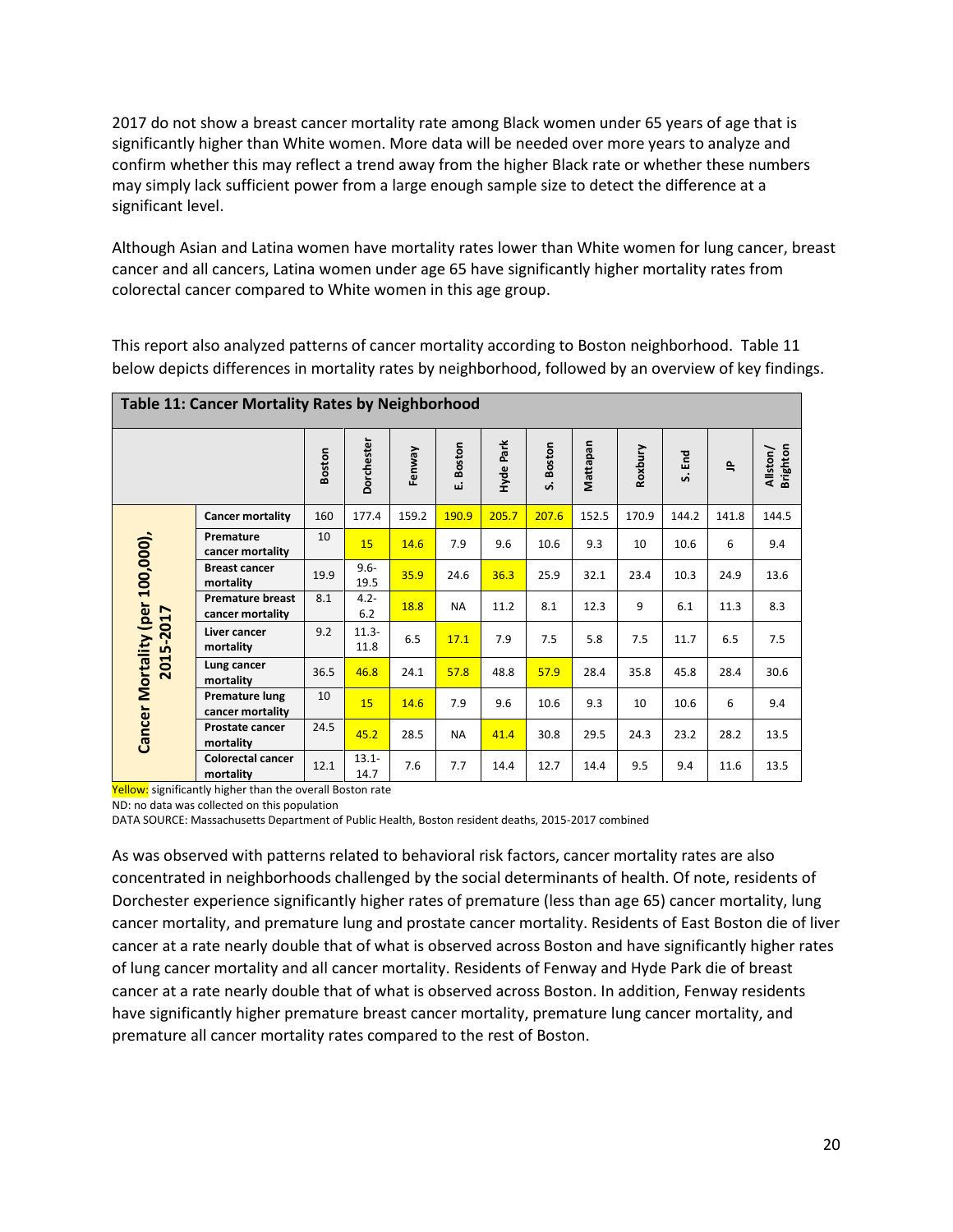### **CANCER SURVIVORSHIP**

#### Perceptions of Cancer Survivorship

When asked about survivor services and experiences, interviewees and focus group members agreed that some follow up support with a medical care team is available following treatment, however they perceived that the support "falls off" shortly after. Patients described the need for more access to posttreatment supports for issues like managing the long-term effects of treatment (such as lymphedema) as well as how to stay on top of medications. Survivors mentioned that the prevailing concern for those who have successfully undergone cancer treatment is the fear that it will return. Focus group participants and interviewees reported that there is a lack of planning for survivorship as part of the cancer treatment process. As a result, patients, many of whom have received substantial support during their cancer journeys, suddenly feel isolated and alone. As in 2016, a common theme among cancer survivors was the importance of rejoining the workforce and concerns about their cancer history being viewed as a liability by colleagues and current and prospective employers.

Support groups were reported to be available and very helpful to survivors, and to patients in cancer treatment. Focus group members who have participated in support groups after cancer reported that these have been a source for information about services and advice about nutrition, exercise, and monitoring. Support groups also help to fill the need for emotional support after treatment. However, some reported, not all patients receive information about these groups. Survivors also mentioned the need for supports relative to how to live healthy lifestyles after cancer.

*"I don't know, but I feel very disconnected…. it's like I'm out here by myself, there's no sense of connection. Well, the immediate afterwards was okay, but after that, there's nothing. It can come back at any time and I'm like, 'how do I know?'"—***Focus group participant**

#### **OTHER HEALTH ISSUES**

#### Mental Health

Mental health issues were described as a priority concern across almost all focus group and interviews. Stress, anxiety, and depression were the most frequently-cited challenges among Boston residents. Surveillance and survey data indicate that anxiety and depression are somewhat common across Boston residents. While statistics indicate that the proportion of people receiving treatment for depression has grown, barriers such as stigma, cultural and language differences, and lack of sufficient providers constrain access to services for many. Residents from Jamaica Plain and Roxbury were significantly more likely to receive treatment for depression than the rest of Boston; those from Back Bay, Charlestown, and Hyde Park were significantly less likely to do so.

### Substance Use

Substance use was considered a priority health issue in many focus group and interview discussions. Participants mentioned a variety of substances including marijuana, prescription drug use, and opioids as most concerning.

### Other Chronic Conditions

Quantitative data point to a high prevalence of chronic disease among the residents of Boston. In 2013- 2017, one-quarter of Boston adults reported being diagnosed with hypertension and about 10% reported having diabetes. Rates of these chronic diseases are significantly higher among Black and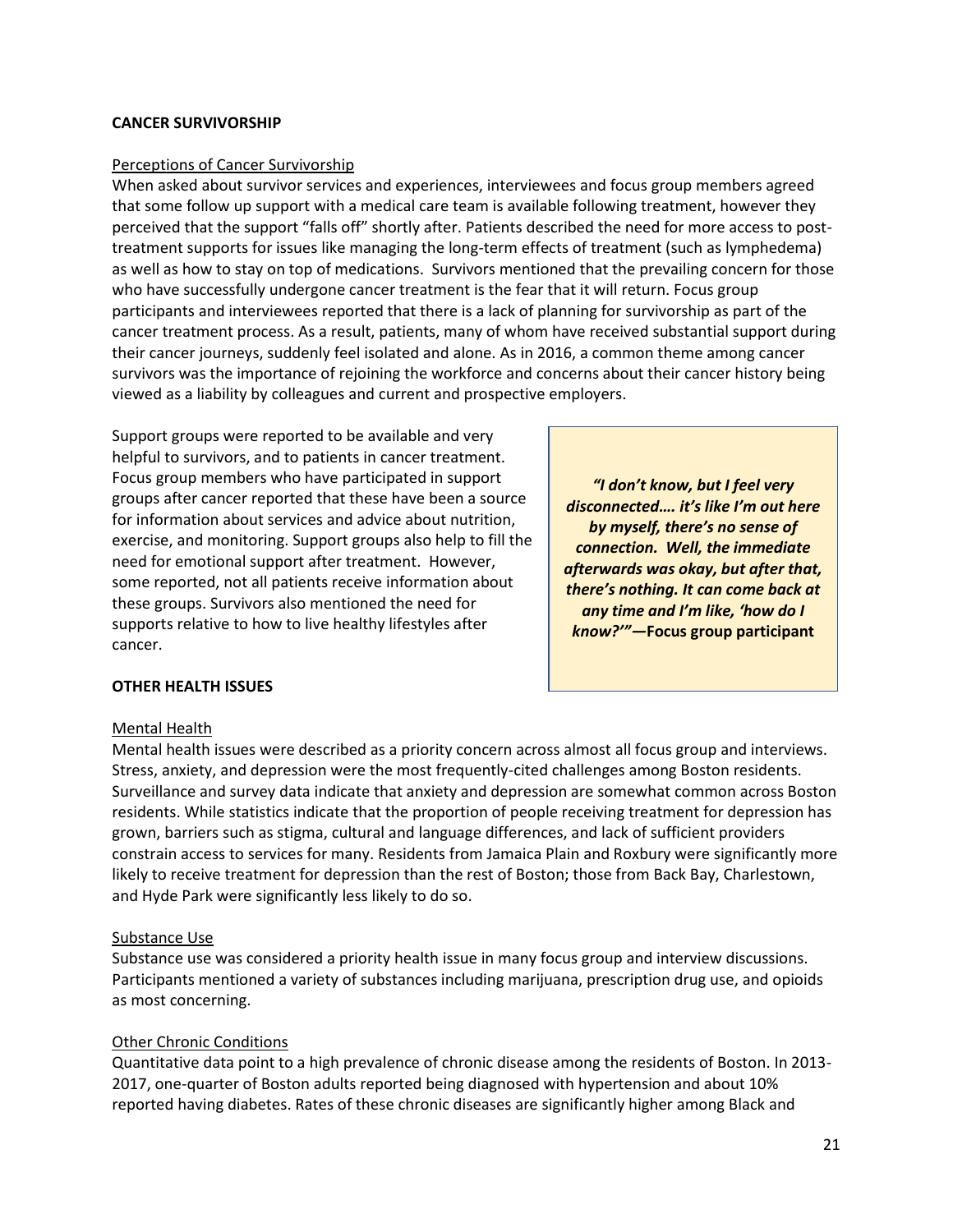Latino residents when compared to White residents. A significantly higher proportion of residents in DFCI's priority neighborhoods of Mattapan, Roxbury, and Dorchester reported a hypertension diagnosis compared to the rest of Boston. Diabetes was also more prevalent in Dorchester, Mattapan, and Roxbury, as each had a significantly higher percentage of adults reporting a diabetes diagnosis compared to the overall Boston rate. The heart disease mortality rate was also significantly higher in East Boston, Hyde Park, Roxbury, and South Boston than the rest of Boston.

The table below depicts the various proportions of Boston residents affected by chronic health conditions across select neighborhoods. Significantly higher rates are highlighted.

|                                  | Table 12: Chronic Health Conditions by Neighborhood          |        |                    |          |            |             |           |              |        |        |           |                      |
|----------------------------------|--------------------------------------------------------------|--------|--------------------|----------|------------|-------------|-----------|--------------|--------|--------|-----------|----------------------|
|                                  |                                                              | Boston | <b>Dorchester</b>  | Mattapan | Roxbury    | Boston<br>Ш | Hyde Park | Boston<br>ທ່ | Fenway | S. End | $\hat{=}$ | Brighton<br>Allston/ |
|                                  | Overweight/<br>obesity<br>$(2013 - 2017)$                    | 56.8%  | 63-65%             | 71%      | 57.9%      | 63%         | 65%       | 57.3%        | 37%    | 50.7%  | 50.4%     | 49.7%                |
| <b>Chronic Health Conditions</b> | <b>Diabetes</b><br>prevalence<br>$(2013 - 2017)$             | 8.5%   | 13%                | 18%      | <b>14%</b> | 9.1%        | 10.7%     | 5.5%         | 4.2%   | 6.5%   | 5.2%      | 4.3%                 |
|                                  | Self-reported<br>hypertension<br>$(2013 - 2017)$             | 24.7   | 30%                | 38%      | 30%        | 22.4%       | 24.7%     | 24%          | 12.7%  | 22.6%  | 20.3%     | 17.4%                |
|                                  | Heart disease<br>mortality per<br>100,000<br>$(2016 - 2017)$ | 131.4  | $127.3 -$<br>130.4 | 118.2    | 158.8      | 174.2       | 168.5     | 157.3        | 96.5   | 101.4  | 137       | 140.3                |

Yellow: significantly higher than the overall Boston rate

ND: no data was collected on this population

DATA SOURCE: Boston Public Health Commission, Boston Behavioral Risk Factor Surveillance System, 2013, 2015, and 2017 combined

### Environmental Health

Outdoor noise and air pollution from vehicles, and dangerous traffic were identified as top environmental health concerns in the Boston CHNA community survey. Quantitative data show secondhand smoke exposure was significantly higher among Boston residents of color and lower socioeconomic status.

### **KEY THEMES AND CONCLUSIONS**

• **Cancer is the leading cause of death in Boston and Massachusetts; rates of cancer mortality differ across different subgroups and by sex**. Black men experience the highest rates of mortality from all cancers and all premature cancers among those under age 65. These rates are significantly higher than White men. Black male residents also experience the highest rates of mortality due to colorectal, liver, and prostate cancer and lung cancer among those under age 65. Black women under age 65 have the highest mortality rates from all cancers which is statistically significantly higher than their White counterparts. Across all groups and cancers included in this CHNA, Asian men have the single highest mortality rate for lung cancer (58.9/100,000) followed by Black men for prostate cancer (49.8/100,000). Asian and Latino residents experience lower overall cancer mortality rates compared to White residents. Cancer mortality rates overall have declined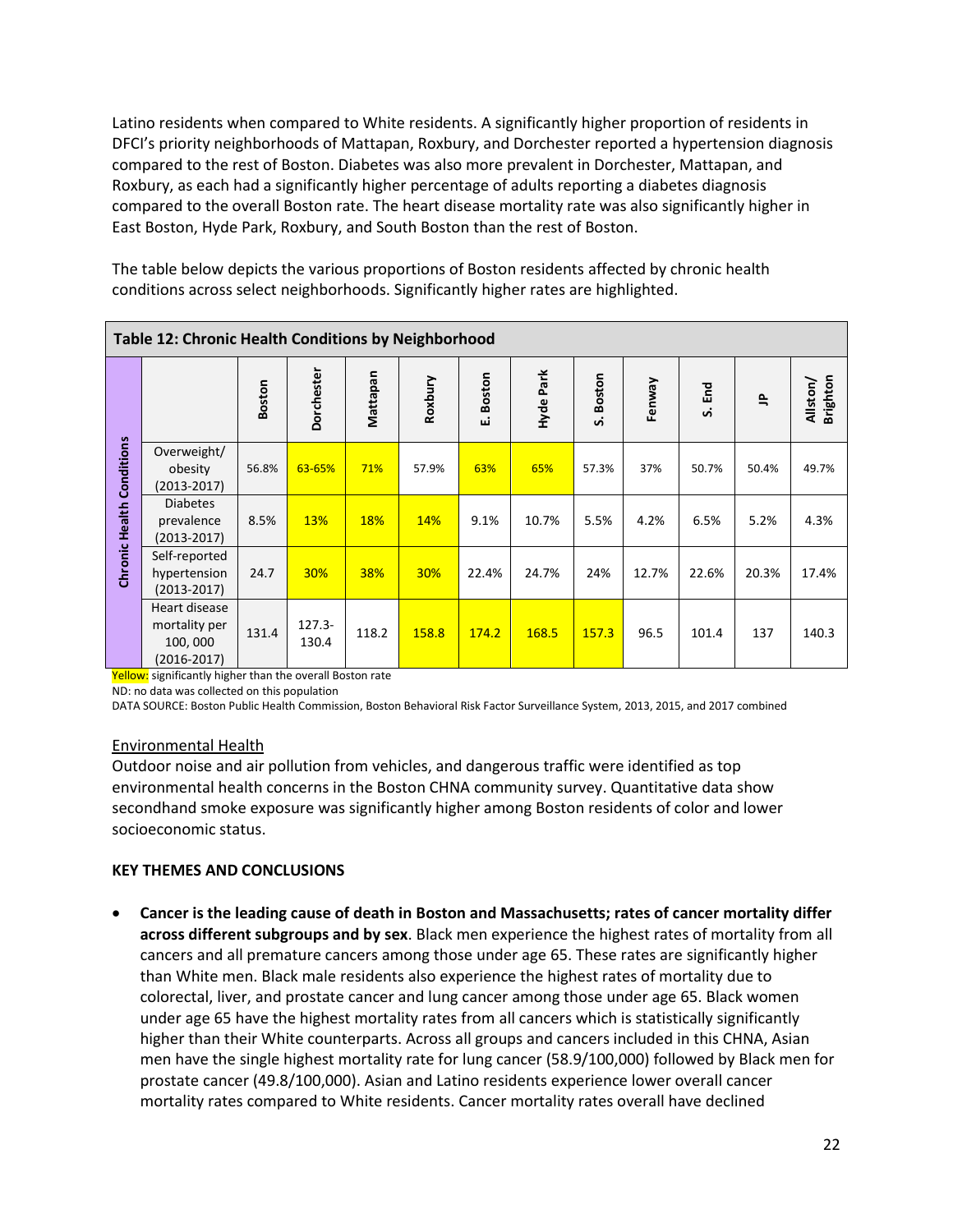significantly in Boston from 2011 to 2017, as have colorectal and lung cancer mortality rates. In contrast, mortality rates have not changed significantly for breast, liver and prostate cancer and lung cancer for younger patients under 65.

- **Cancer screening rates for some cancers are better than others, and some residents face substantial barriers to getting screened.** Quantitative data indicate that screening rates for breast and cervical cancer are relatively high in Boston, while colon cancer screening rates are substantially lower. Black, Latina, and Asian women are significantly less likely to receive pap smears than their White counterparts with Asian women being far less likely to have a pap smear. While a variety of cancer screening opportunities exist in Boston, barriers to accessing these remain and include lack of awareness, discomfort and fear, inability to take time from work, confusion about screening guidelines and for a few, insurance and transportation issues.
- **Breast and Prostate cancers continue to be the most frequent type of cancer diagnosed in Boston**  and the mortality rates have not improved for these diseases. The highest incidence of breast cancer is among White women (160/100,000) followed by Black women (140/100,000). The highest incidence of prostate cancer is seen among Black men (190/100,000) followed by Latino (112/100,000) and White men (111/100,000). The largest incidence disparity occurs among Black men for prostate and colorectal cancer and for Asian men for liver cancer. Liver cancer has a much lower incidence but is on the rise. Lung cancer is the deadliest form of cancer for almost all groups.
- **Some cancer incidence rates have declined over time, although disparities still exist.** Overall cancer incidence rates have declined in Boston between 2001 and 2015, as have incidence rates for colorectal, lung, and prostate cancers. Incidence rates for liver cancer, by contrast, have risen in Boston. Differences exist across race/ethnicity and sex, as follows:
	- **Overall cancer incidence**: Rates have increased for Asian and Black women over this time period and decreased among Black men and Whites of both genders. Rates are lower among Asian and Latino residents compared to White residents.
	- **Example 20 Figure 1 Breast Cancer:** Rates have increased among Asian women but remained the same for women in other racial and ethnic groups.
	- **EX Colorectal Cancer:** Rates have declined among Asian men, Black women, and Whites of both genders, but remain highest among Black men.
	- **Lung Cancer:** Rates have increased among Latino men and declined among Black and White men.
	- **Prostate Cancer:** Rates have significantly declined among men of all racial/ethnic groups but remain highest among Black men.
	- **EXECT Liver Cancer:** Rates have risen over time, with White women experiencing significant increases in these rates. Asian residents experience higher rates of liver cancer than White residents, with Asian men having significantly higher rates than White men. The Boston Liver cancer rate is higher than the Massachusetts and US rates.
- **In synthesizing the data described in this CHNA, certain populations, including Black men and women, Asian men and women, and immigrants appear to have disproportionately higher levels of disease burden and risk, warranting increased attention.** Furthermore, the data confirms the need to prioritize efforts in Dorchester, Roxbury, and Mattapan while also pointing to emerging areas of need in neighborhoods such as East Boston and Fenway that warrant additional consideration.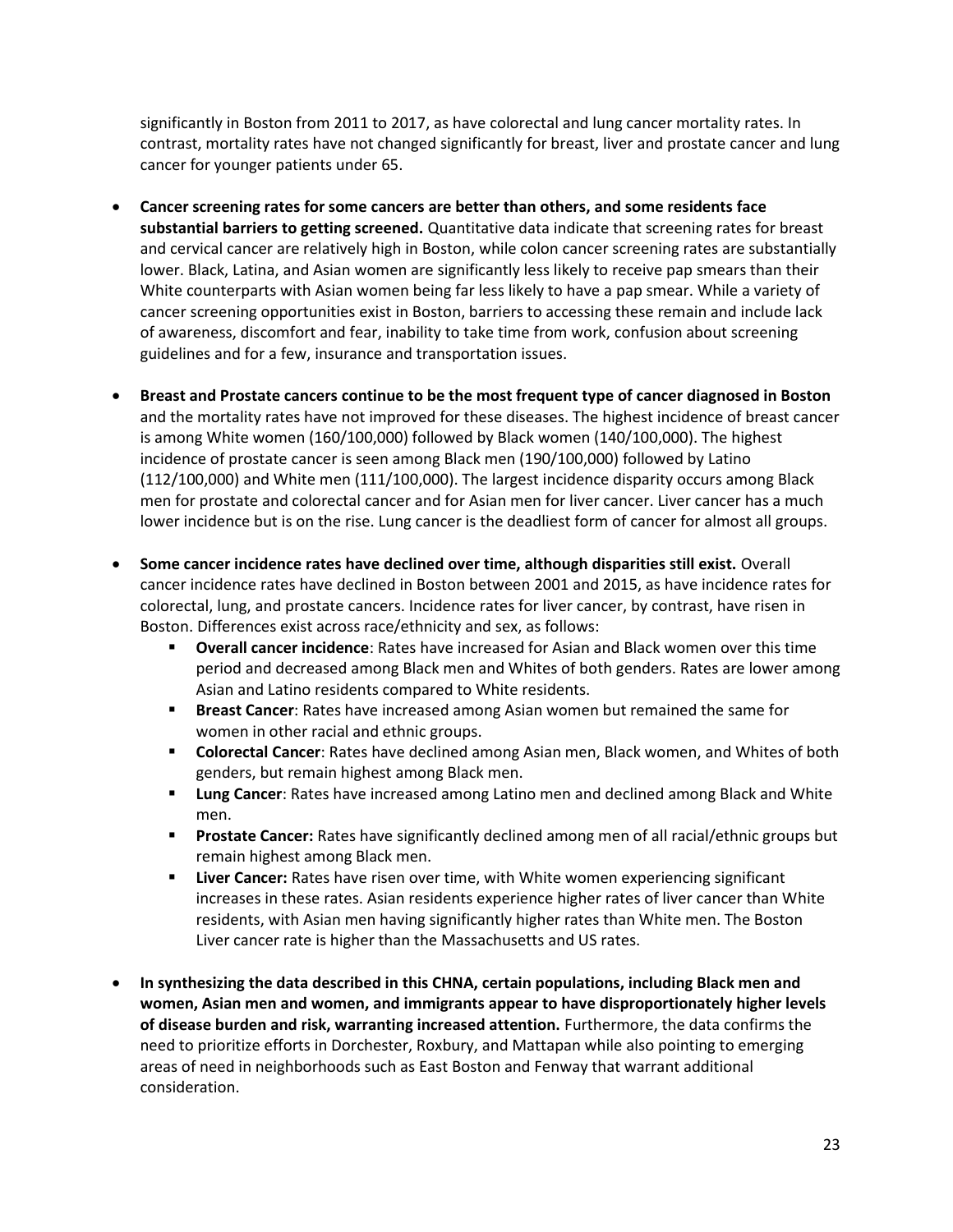- **Boston has many health care and social service assets, but challenges to treatment exist for those in need of cancer care**. A high proportion of Boston residents are insured and report having one person as their personal doctor or health care provider, although barriers to accessing healthcare exist. These include underinsurance; cost; language and immigration status; navigation and care coordination challenges; transportation; and lack of culturally-sensitive approaches to care. Primary challenges to access for those with cancer include cost, maintaining employment, transportation, limited opportunities to participate in clinical trials, language access, and for communities of color, racism within the health care system.
- **Patient navigation continues to be an area where more attention is needed.** While numerous focus group members reported that they benefitted greatly from having a care coordinator, social worker, or patient navigator during their cancer care, not all patients appear to have access to these services. There is a need for assistance with navigating the health system and health insurance, connection to social and other services, as well as advocacy for some. Respondents also suggested that such support be provided across the cancer continuum—from the point of an abnormal finding to survivorship. In particular, there was a strong desire for navigation services to support survivors well beyond the treatment period.
- **Clinical Trials continue to be an area where more attention is needed.** As noted in the previous CHNA, more outreach is needed to patients, especially people of color, to raise awareness for this opportunity and to ensure that clinical trial participants will reflect the actual diversity of the city of Boston. It is incumbent on medical providers to encourage participation in clinical trials and to ensure that there is adequate space for underrepresented patients to participate. There is also a desire for providers to generally strengthen their patient communication and to better engage with patients regarding treatment options.
- **Planning for cancer survivorship and expanding survivorship services were seen as important areas where more attention is needed.** Patients value the support that is provided during cancer treatment but saw a need for this during survivorship as well. This was noted as a substantial need in the 2016 CHNA as well. Planning for survivorship includes attending to issues like long-term effects of treatment, medication needs, managing day-to-day activities like employment and healthy living, and emotional support.
- **Nearly one in five respondents participating in the Boston CHNA felt that cancer was a top concern. Additionally, several of the top concerns (e.g. smoking, obesity) are risk factors for cancer.** Among the general population, top community concerns were mental health and substance use, trauma, community violence, obesity, and social and economic concerns such as housing and employment.
- **Quantitative data on smoking, alcohol use, obesity, and access to healthy foods and opportunities for physical activity indicate that some Boston residents are at increased risk for cancer**. While smoking rates have declined over time, one in six Boston adults still smoke, with significantly higher rates of smoking among Black residents, males, and those with lower levels of education and income. For example, nearly 1 in 3 unemployed residents smoke. Obesity was an area of substantial concern for Boston CHNA focus group members and interviewees, and data show that over half of Boston adults are overweight or obese. Black and Latino adults, as well as those who are older and who have lower levels of education and income are significantly more likely to be obese or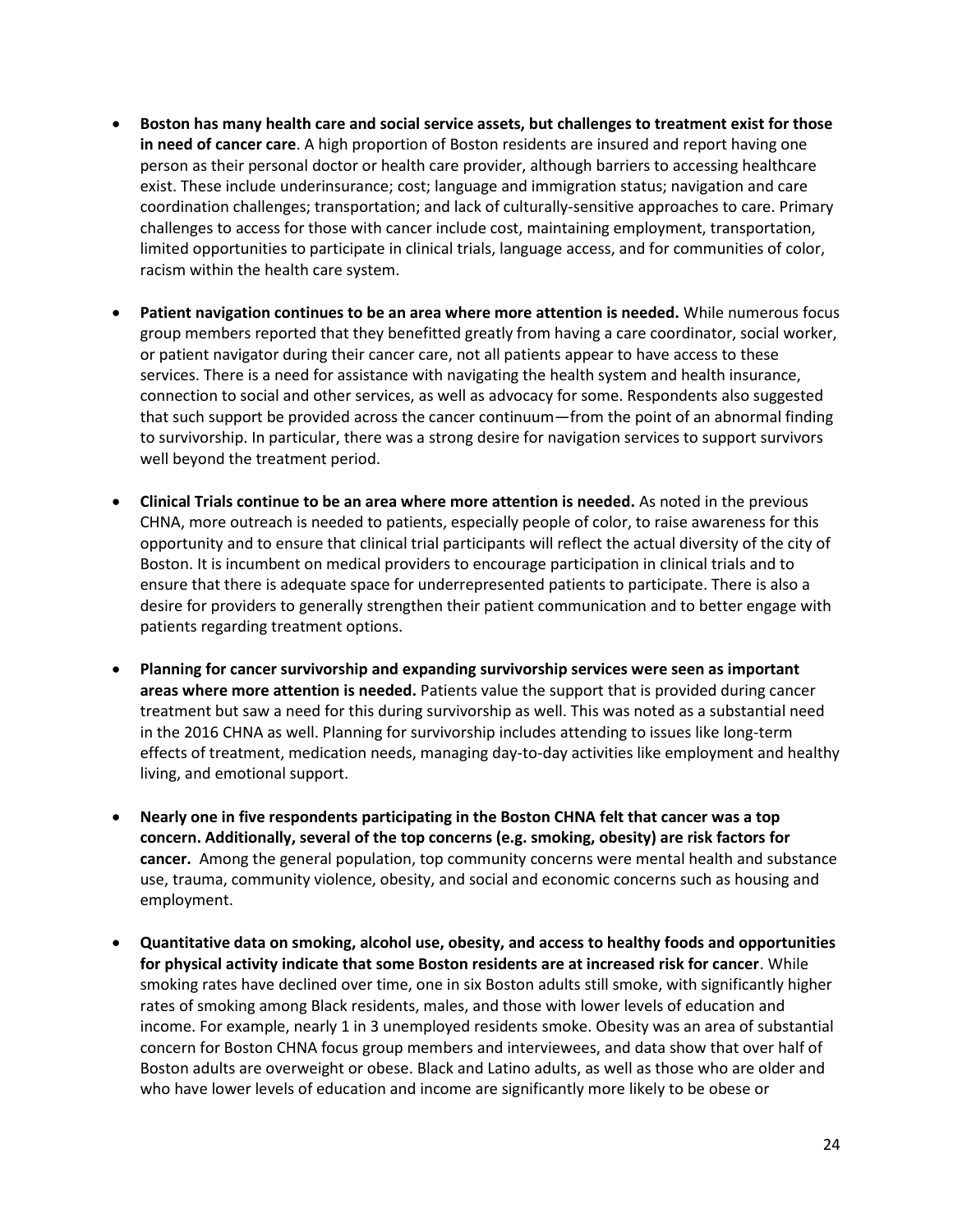overweight. Certain neighborhoods also appear to have much higher rates of obesity; seven out of ten Mattapan residents, for instance, are obese or overweight. Limited access to opportunities for physical activity, food deserts, as well as lack of time to prepare healthy food were all reported to be contributors to obesity, especially among lower income residents.

# **SUGGESTIONS FOR CANCER-RELATED INITIATIVES, PROGRAMS, AND SERVICES**

# **Overall**

- *Expanded patient navigation/care coordination services***.** Among all suggestions provided by interviewees and focus group participants, enhanced support to help patients navigate cancer services and related care was mentioned most frequently. This was a key suggestion in 2016 as well. They described a need for assistance navigating the health system and health insurance, connection to social and other services, as well as advocacy for some. Similarly, interviewees noted the importance of navigation support, including support at the beginning of the cancer continuum when a patient has an abnormal screening result. Ensuring that patients are informed of these services and that they are offered to equally to all patients was also emphasized. The need for transportation support was also noted.
- *Enhanced language capacity/cultural competency***.** While interpretation services in most aspects of cancer care was reported to be good, a few focus group members and interviewees suggested that greater language capacity is needed with front-line staff to help with scheduling and with different sub-specialty groups. They also mentioned an ongoing need for more cultural competency capacity across the cancer care system, including training in anti-racism/anti-discrimination. Some stated that greater racial/ethnic diversity in the cancer care workforce is a critical step in ensuring cancer care meets the needs of all patients.
- *Policy change***.** A few respondents suggested policy changes including reimbursement for patient navigation as mentioned above. Additional policy suggestions included working with public benefits (such as SSI and SSDI) to minimize the catastrophic financial toll that cancer can have on individuals and families and advocating for changes in insurance coverage for alternative treatments and patient navigator services.
- *Greater collaboration across institutions.* A couple of focus group members and interviewees reported that collaboration among hospitals serving cancer patients could be improved, in particular relative to clinical trials and patient navigation services and ensuring that cancer patients and survivors at all hospitals are aware of the services available to them. More collaboration between hospitals and community-based organizations was also mentioned.

### **Prevention**

• *Obesity Prevention.* Obesity is a risk factor for cancer and other chronic diseases. Given that more than half of Boston residents are obese or overweight, there is a need to provide education about healthy eating and nutrition. Community Benefits may be able to build on the past success of promoting healthy eating and cooking in a low-income housing community. Over five years of data, nearly two-thirds of Community Benefits priority neighborhood program participants indicated on a feedback survey that they wish to learn more about nutrition. Similarly, CHNA focus group participants expressed concern about obesity and not knowing how to prevent it. Particular geographic areas with higher obesity rates, such as Mattapan, would benefit from such education.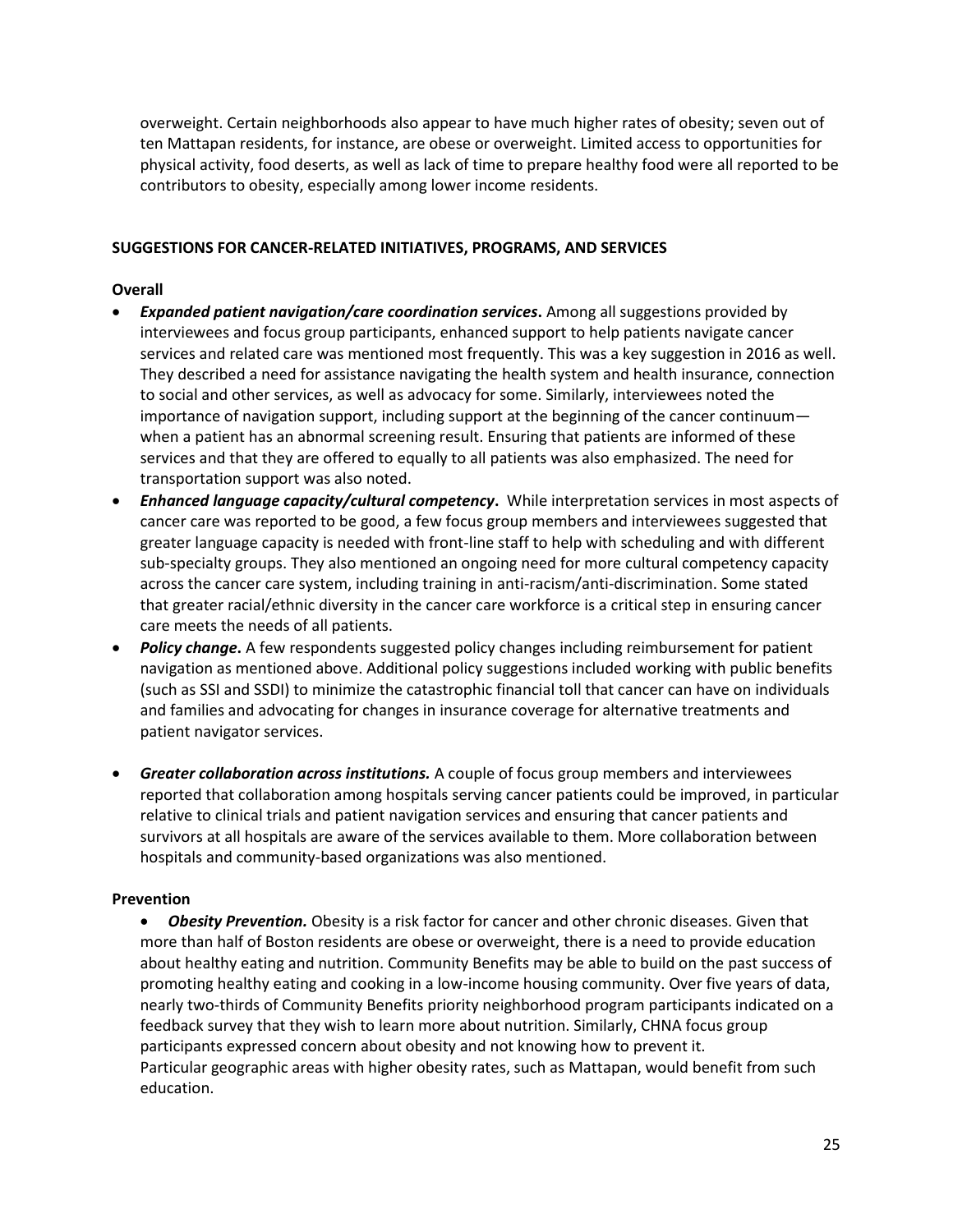• *Tobacco Use.* Tobacco use is the most important risk factor for lung cancer and is linked to approximately 90% of lung cancer deaths in the United States, according to the Centers for Disease Control and Prevention. The data show high smoking rates among certain groups. For example, more than 1 in 4 Boston residents who are unemployed, low-income and do not have a high school degree smoke. DFCI's Treatment Program in Roxbury has had success in helping people reduce their tobacco use or quit completely. Expanding this program to other health centers in areas with high smoking rates, such as Dorchester or South Boston, or other community settings such as lowincome housing developments, could help prevent lung and other cancers.

• *Low-dose lung screening.* Education about lung screening and expanded lung screening opportunities could help detect lung cancer at an earlier stage when most treatable, particularly for groups most at risk. Asian men have the highest lung cancer incidence rate and also the highest mortality rate across all cancers and all groups reported in the CHNA. Additionally, Latino men have had a large increase in lung cancer incidence.

#### **Screening**

- *More outreach about cancer prevention and screening services***.** While screening rates for some cancers and among some groups is high, focus group members and interviewees saw a need to continue to maintain these rates, while also expanding efforts to ensure that underserved populations are reached. Suggestions about the type of information that needs to be disseminated include clear information about current cancer screening guidelines, the treatability of cancer, the importance of engaging in healthy behaviors to prevent cancer, and why it is important to follow up on abnormal results. Suggestions to enhance outreach included identifying and engaging community champions, utilizing multi-media approaches, and prioritizing young audiences and men.
- *Better patient follow-up after abnormal findings***.** Respondents who discussed screening services overwhelmingly mentioned a need for better protocols relative to follow up after abnormal results.
- *Greater engagement of PCPs***.** Interviewees stressed the importance of ensuring that PCPs are upto-date about most current guidelines and have the resource they need to educate patients about why screenings are important, what is involved, and any risk or benefits.

### **Cancer Treatment**

- *Greater access to clinical trials***.** Noting the underrepresentation of people of color in clinical trials, several interviewees mentioned a need to conduct better outreach to these groups and to reduce barriers to their participation. This was also a key suggestion in 2016. Patient navigators or care coordinators can also be a critical resource relative to trials, helping patients to identify opportunities and dealing with barriers such as insurance. Direct messaging to patients about clinical trials was also suggested.
- More support groups and education. Cancer patients and survivors requested more cancer support groups in different languages, across different cancers and serving different populations. A few participants wanted financial planning guidance in the context of cancer and strategies to negotiate with employers. Caregivers participating in focus groups also saw a need for more education.
- *Better communication by physicians and provider offices***.** Although most focus group members reported that received high quality cancer care, some saw a need for improvement relative to communication. A few reported that they wished that they had received more information about treatment options or had more of an opportunity to discuss these with their physicians.